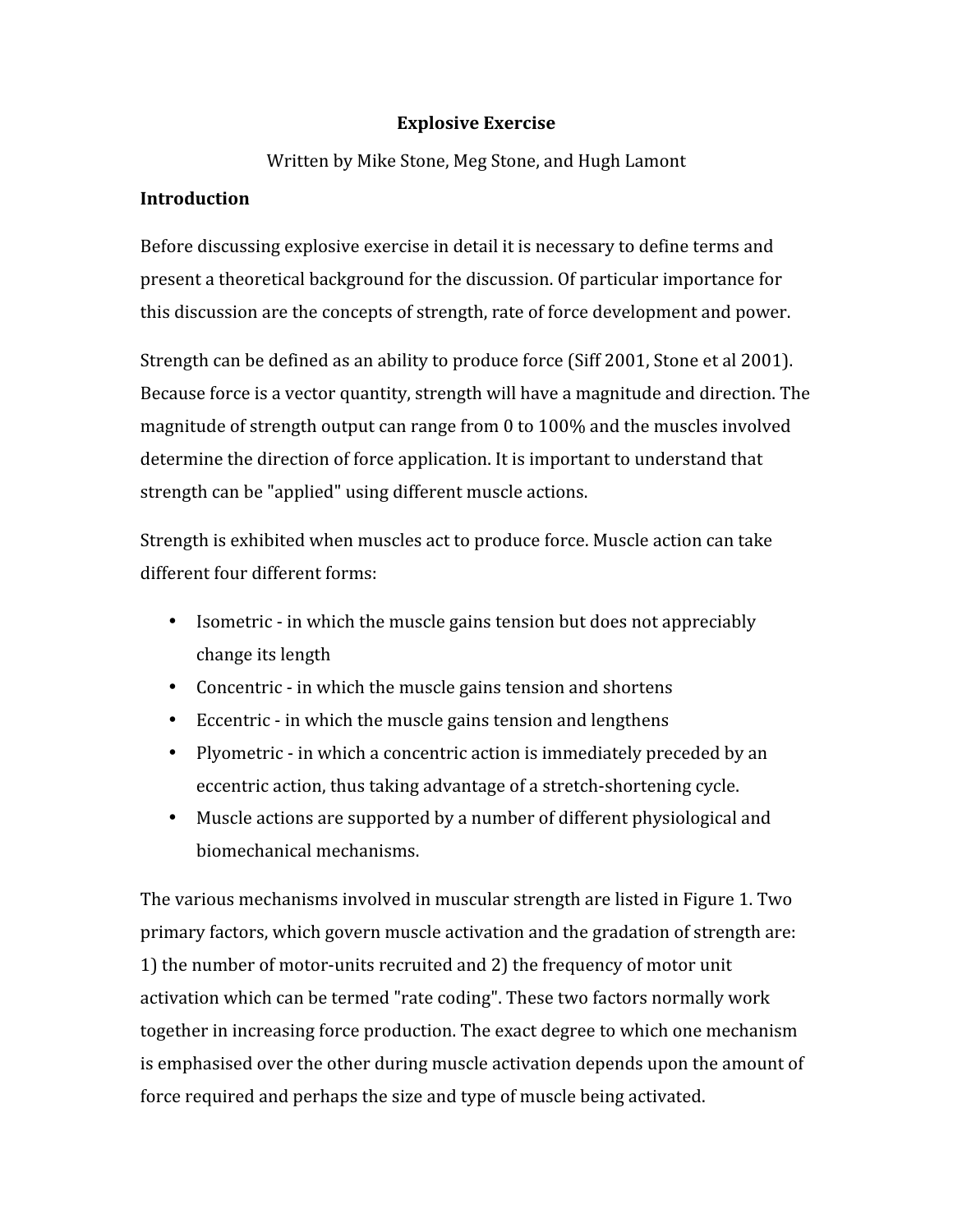## Figure
1:
Neuromuscular
Factors
Involved
in
Strength
Production

Neuromuscular Factors Involved in Strength Production

- Motor Unit Recruitment
- MU Activation Frequency (Rate Coding)
- \* Synchronisation (Ballistic Movements)
- Motor Unit Activation Pattern (Intra-Muscular Activation)
- · Muscle Action Pattern (Intra-Muscular Activation)
- · Use of Elastic Energy and Reflexes
- Neural Inhibition
- MU Type (Muscle Fibre Type)
- Biomechanical \ Anthropometric Factors
- · Muscle Cross-Sectional Area

There
is
doubt
that
an
untrained
muscle
can
be
fully
activated
(Aagaard
et
al
2000; Semmler and Enoka 2000). Furthermore, strength training can result in a greater activation
of
muscle,
thus
influencing
strength
production.

Another
mechanism,
which
can
effect
muscle
force,
is
the
synchronisation
of
motor units.
Under
normal
low
intensity
muscle
activation
motor‐units
fire asynchronously.
However,
as
the
maximum
level
of
strength
is
approached
some motor units are activated at exactly the same time as other motor units. Synchronisation is also a major factor in ballistic movements and will be discussed later.

There
is
a
great
deal
of
evidence
for
the
concepts
of
intra
and
inter
muscular
task specificity.
Intra‐muscular
task
specificity
deals
with
specific
patterns
of
activation for motor units while inter-muscular task specificity deals with the interplay and pattern
of
activation
among
muscles
during
a
specific
task.
The
concept
of
intra‐ muscular
task
specificity
may
help
explain
the
phenomena
of
regional
hypertrophy (Antonio
2000),
in
which
a
specific
exercise
may
cause
hypertrophy
in
one
region
of a muscle but not in others. Bodybuilders have recognised this aspect of training arguing
that
in
order
to
more
completely
develop
a
muscle,
many
different
exercises for
that
muscle
must
be
performed.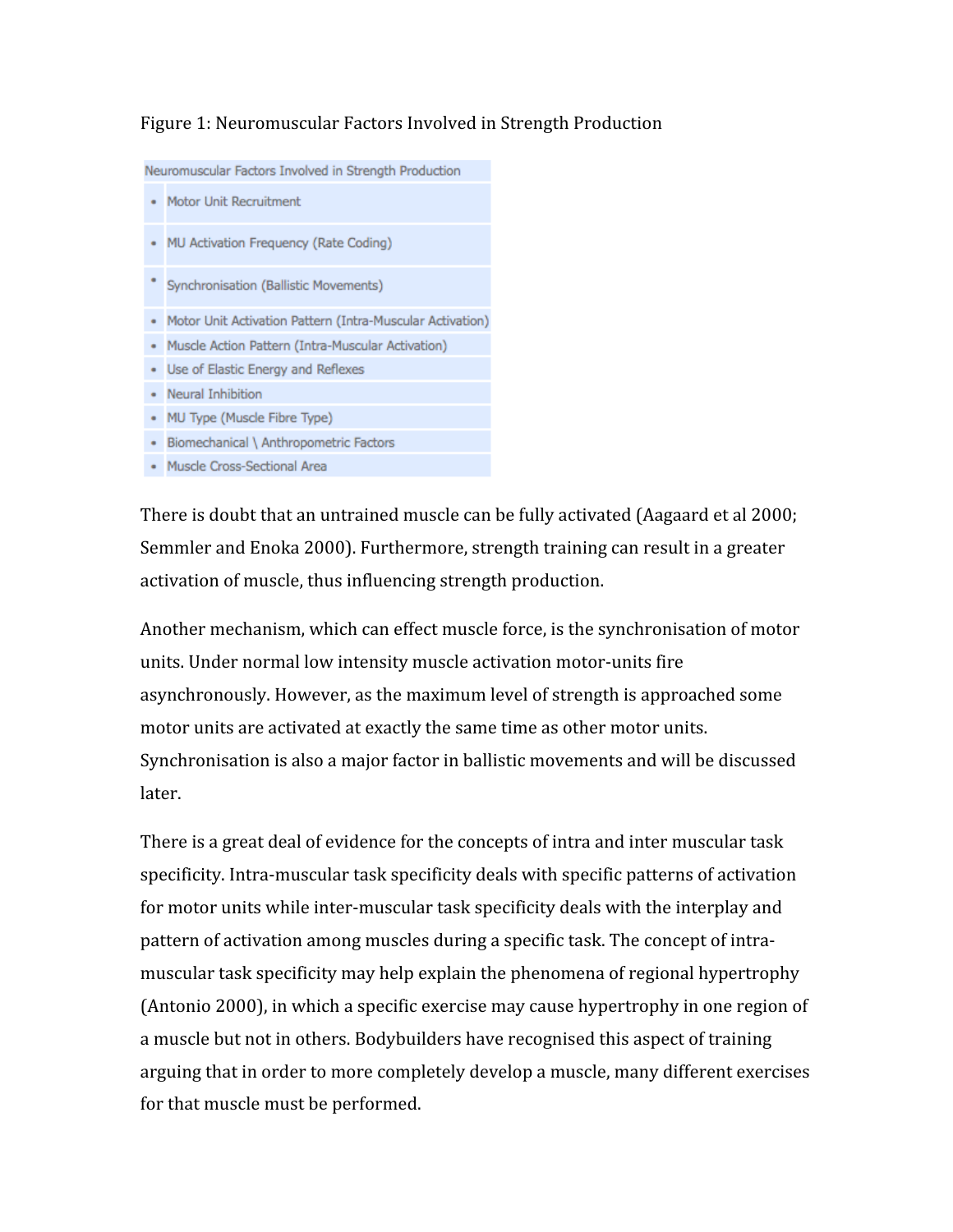Both intra and inter-muscular activation patterns can change with very slight alterations in movement pattern, eccentric versus concentric actions or with changes
in
velocity
(Semmler
and
Enoka
2000,
Zajac
and
Gordon
1989).
Because
of these
alterations
in
activation
patterns,
selection
of
exercises
for
strength/power training
should
be
viewed
as
movement
specific
rather
than
simply
training
a muscle(s). Improvement in the efficiency of intra and especially inter muscular activation
implies
an
enhanced
coordinative
ability
and
is
an
important
mechanism contributing
to
improved
strength
expression
(Semmler
and
Enoka
2001).

The use of reflexes and stretch-shortening cycles (SSC) can also alter the production of
force
(Bobbert
et
al
1996,
Cronin
et
al
2000).
Basically
a
SSC
consists
of
a plyometric
muscle
action
in
which
an
eccentric
action
immediately
precedes
a concentric
action.
The
mechanisms
involved
in
concentric
enhancement
may include:
use
of
elastic
energy,
a
stretch
reflex,
optimising
muscle
length,
optimising muscle
activation
and
muscle
activation
patterns
(Bobbert
et
al.
1996,
Bobbert 2001).
Some
evidence
indicates
that
improving
maximum
strength
can
augment
the concentric
portion
of
the
SSC
(Cronin
et
al
2000).
Learning
to
use
a
stretch‐ shortening
cycle
more
efficiently
can
markedly
increase
force
production.

The
degree
of
neural
inhibition
can
also
effect
strength
capabilities.
Inhibition
can take two different forms conscious and somatic-reflexive. Conscious inhibition deals with a perception (right or wrong) that a given weight may produce injury. For example, if you have never performed squats before and you are asked to perform a 300‐kg
full
squat,
chances
are
(if
you
are
remotely
intelligent)
you
will
refuse. Somatic-reflexive neural inhibition, includes feedback form various muscle and joint receptors,
and
has
been
suggested
to
be
part
of
a
protective
mechanism.
This protective
mechanism
can
reduce
muscle
tension
during
maximum
and
near maximum
efforts.
Strength
training
appears
to
reduce
receptor
sensitivity,
diminish inhibition
and
is
partially
responsible
for
the
greater
forces
achieved
(Aagaard
et
al. 2000).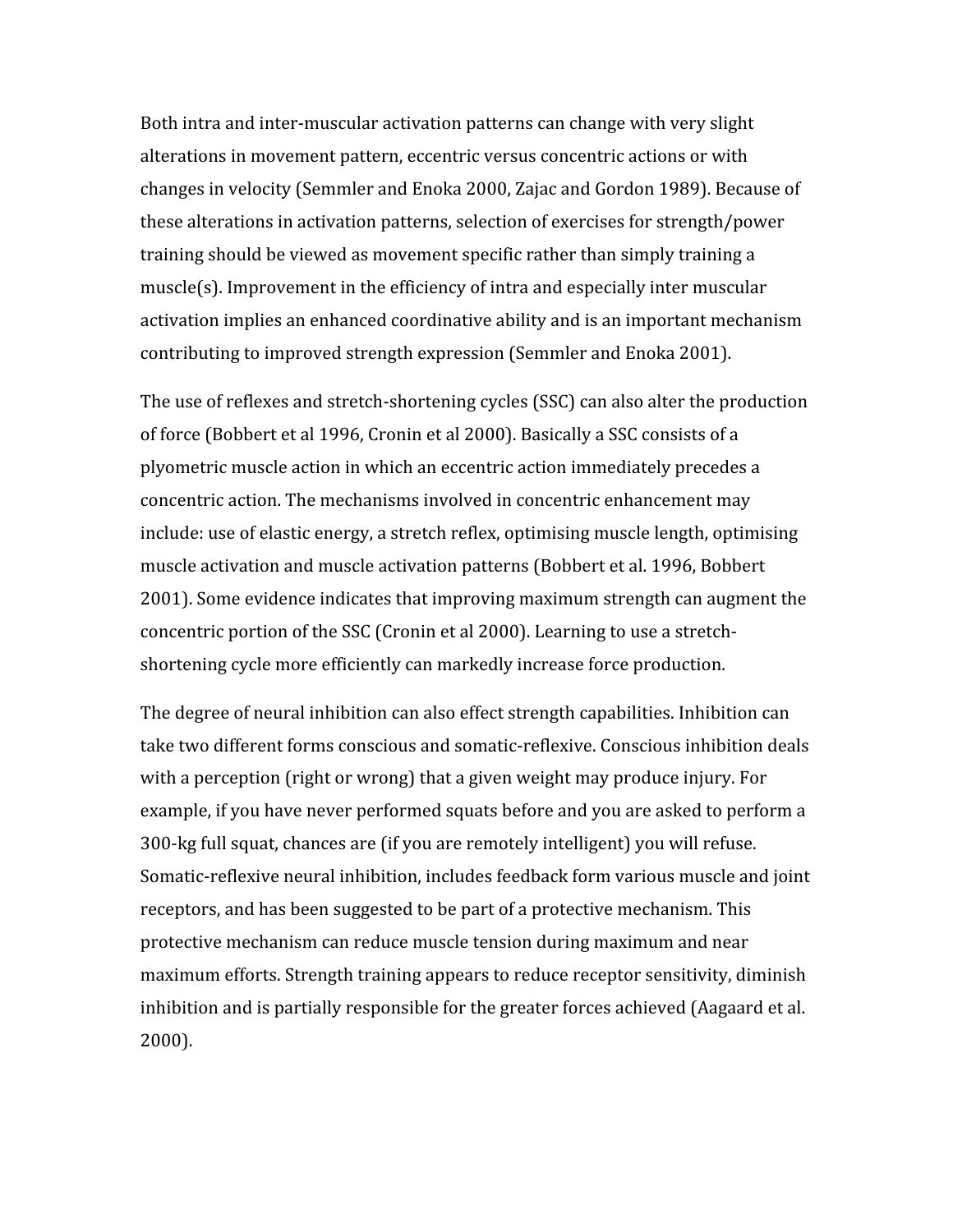Motor unit type can also influence strength. Several studies have indicated that a large cross-sectional area of type II muscle fibres may be advantageous in terms of dynamic
force
production
(Powell
et
al
1984)
even
when
muscle
architecture
and other
mechanical
factors
are
taken
into
consideration.
Strength
training,
particularly explosive
strength
training
appears
to
increase
the
ratio
of
type
II:I
muscle
fibre cross‐section
area
in
a
manner
favouring
strength
and
power
production.

Biomechanical
and
anthropometric
factors
such
as
gross
muscle
architecture, muscle
insertion
point,
height,
limb
length
and
moment
arm
may
alter
the mechanical
advantage
of
the
intact
muscle
lever
system.
For
example,
weightlifters possess
a
high
body
mass
to
height
ratio
(Bm/h)
compared
to
untrained
subjects and
other
athletic
groups.
This
Bm/h
is
advantageous
because
it
can
provide
an increased
force
production.
This
advantage
is
associated
with
the
strong
positive relationship
between
a
muscle's
physiological
cross
sectional
area
and
maximum muscle
force
generating
capabilities
(Semmler
and
Enoka
2000).
If
two
athletes
of different heights and different limb lengths have the same muscle mass and volume, the
shorter
athlete
will
have
the
greatest
muscle
cross‐section
and
therefore
a greater
muscle
generating
force.

Of
the
various
mechanisms
dealing
with
absolute
maximum
strength,
the
most important is the physiological cross-sectional area of a muscle. From a practical standpoint, if cross-sectional area were not the most important factor effecting absolute muscular strength then there would not be body weight classes in sports such as boxing, judo, wrestling or weightlifting. The relationship between strength and
the
physiological
cross‐section
area
stems
from
the
number
of
sarcomeres
in parallel.
The
more
sarcomeres
in
parallel
the
greater
the
maximum
strength
of
a muscle.
The
process
of
hypertrophy,
resulting
from
strength
training
adds sarcomeres in parallel thus raising the muscle's potential force production.

#### **Explosive
Exercise**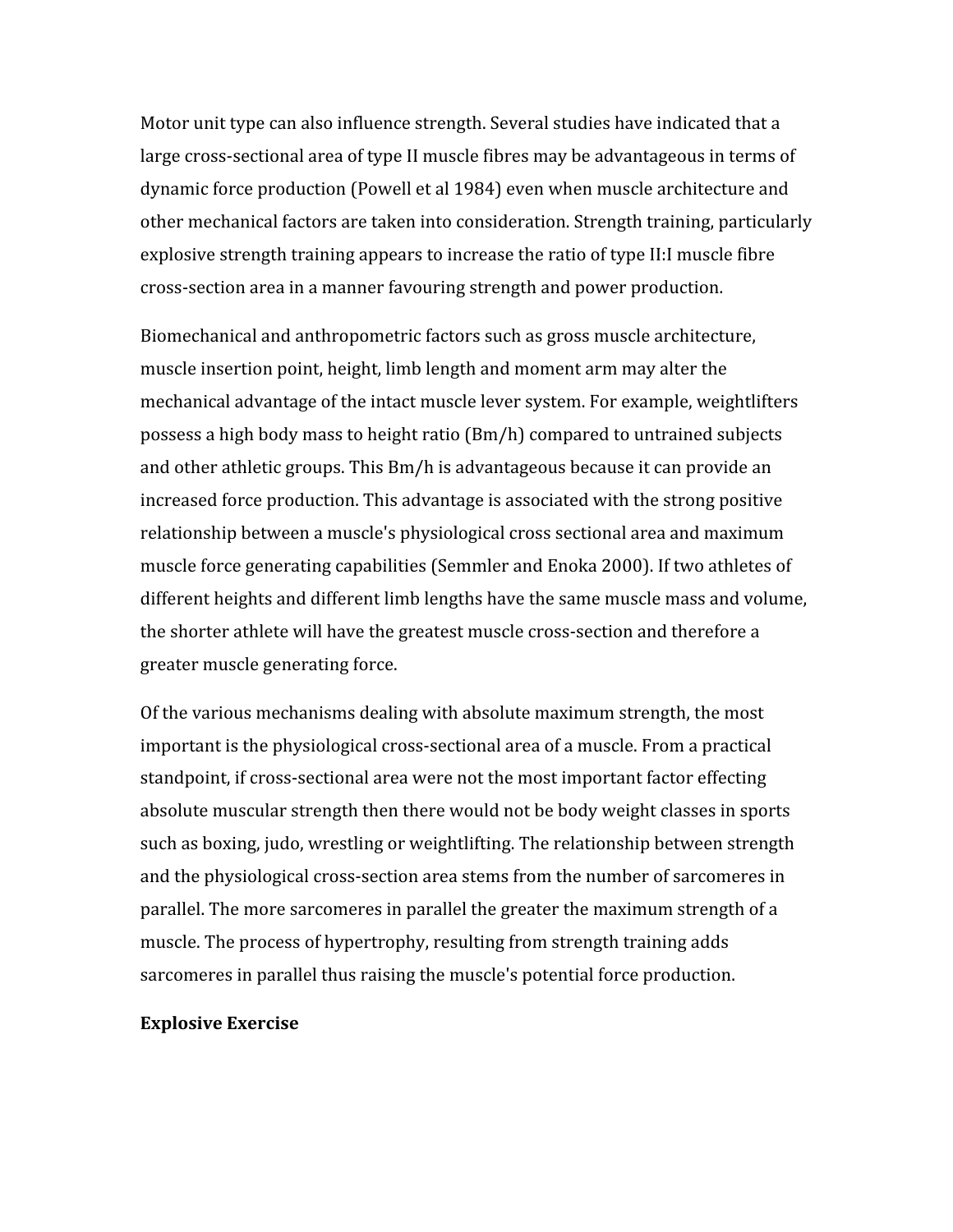Explosive
exercise
can
be
defined
as
a
movement
in
which
maximum
or
near maximum
rates
of
force
development
are
attained.
Explosive
exercises
can
be
either isometric
or
dynamic.
Several
factors
contribute
directly
to
explosive
exercise
these include
muscle
activation
rate,
and
synchronisation.

Rate of Activation: An important factor, which effects the rate of force development, is
concerned
with
the
rate
of
muscle
activation.
‐
Work
by
Viitasalo
and
Komi
(1981) clearly
pointed
out
that
the
rise
in
motor
unit
activation
as
measured
by
EMG
is associated
with
a
rise
in
muscle
force.
Evidence
of
this
relationship
can
be
observed in Figure 2 Note in that in tracing A the initial rate of activation and force development is higher than in tracing B. Thus, the rate of force development is largely a function of the nervous system's ability to activate muscle. Typically, high rates of force development are necessary for success in "explosive and high power activities"
such
as
sprinting,
throwing
and
weightlifting.

Figure 2: Rate of Activation.



Synchronisation:
At
low
muscle
tension
very
little
synchronisation
is
noted.
Motor units
typically
are
activated
as
brief
"dynamic"
twitches.
Figure
3
depicts
the asynchronous
activation
patterns
of
several
motor
units.
Note
that
during asynchronous
activation
when
one
motor
unit
deactivates
another
is
being activated; this pattern creates a muscle tension production, which allows a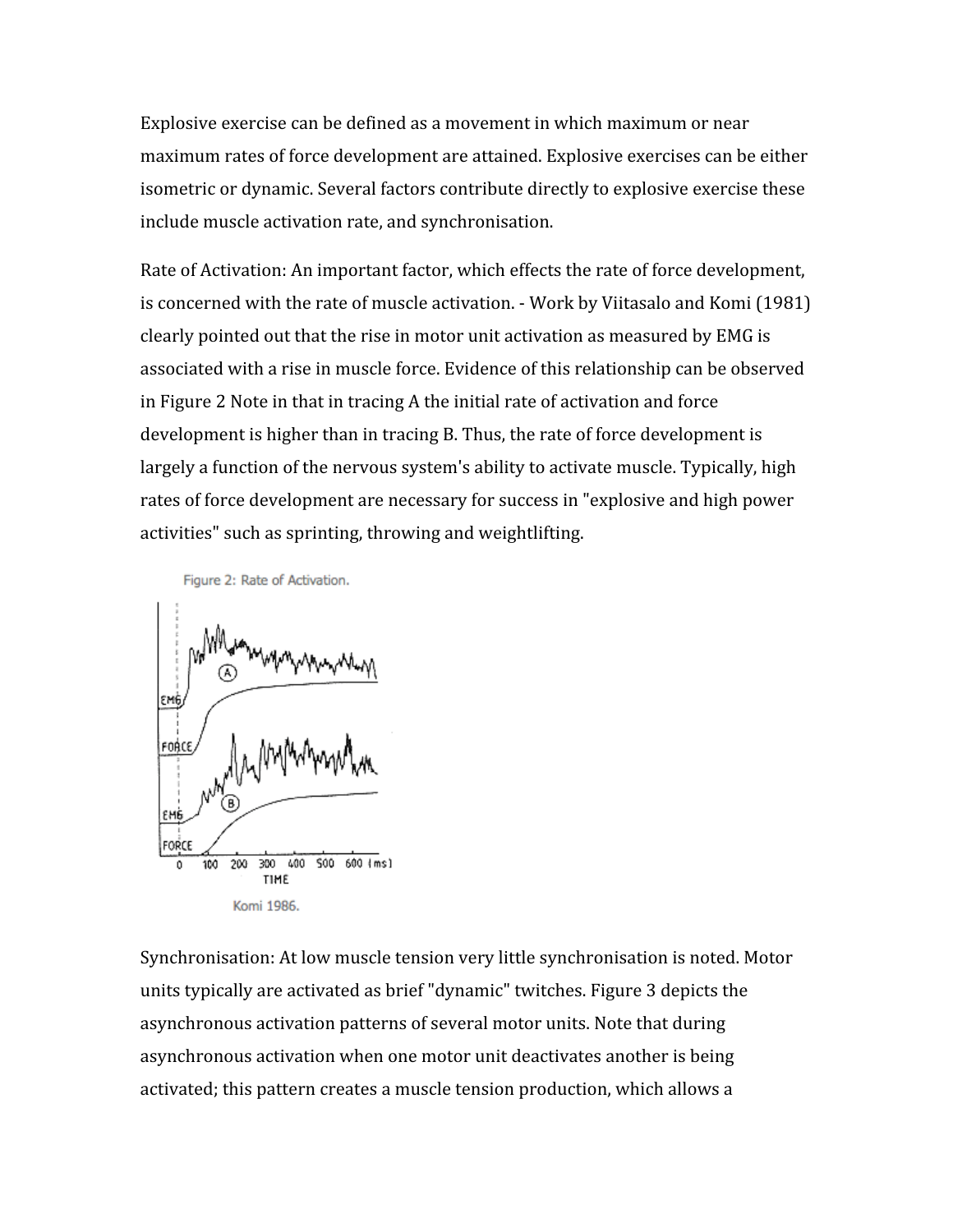relatively
smooth
movement
to
occur.
Increased
muscle
activation
through recruitment or rate coding can increase muscle force.

As force output is increased greater levels of synchronisation can occur. The maximum frequency of activation can range from 30-50 htz for low threshold motor units, up to 100 htz for high threshold motor units depending upon the type and the intensity
of
the
muscle
action.
Furthermore,
strength
training
can
enhance
the number of motor units synchronising and can result in synchronisation at lower force
outputs
(Semmler
and
Nordstrom
1998).
However,
the
degree
to
which synchronisation
effects
maximum
strength,
especially
when
measured
isometrically appears
to
be
minimal
(Yao
et
al
2000).
Synchronisation
does
appear
to
play
an important
role
in
ballistic
movements.



Ballistic
movements:
Dependence
on
Synchronisation:
In
Figure
4
note
the characteristic
triphasic
muscle
activation
pattern
as
recorded
by
EMG.
In
the
first phase
there
is
a
silent
period
in
which
the
motor
units
have
enough
time
to complete
their
refractory
periods.
This
"pre‐motor
silent
period"
precedes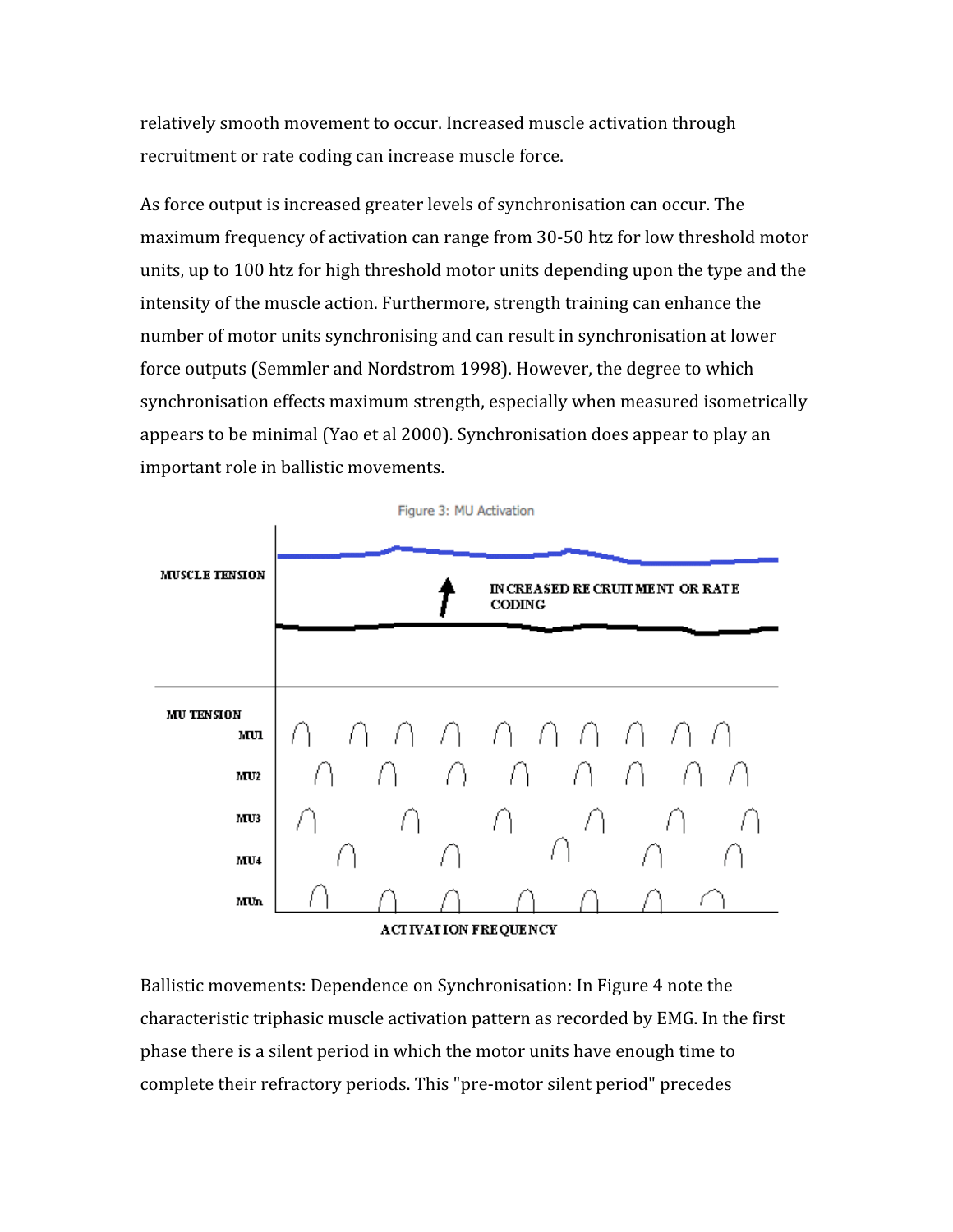activation of the prime mover or agonist. The pre-motor silent period allows for a large number of motor units to synchronise, which in turn produces a brief, but very large force impulse during the 2nd phase or pre-programmed period. After the burst of
activity
from
the
prime
mover
the
agonist
is
activated
and
acts
as
a
braking system,
which
slows
movement
and
reduces
injury
potential.
In
the
3rd
and
final phase
of
"proprioception"
the
prime
mover
again
becomes
active
in
order
to produce
subtle
adjustments
in
the
final
stages
of
movement.

This basic triphasic response is activated in all ballistic movements and can be refined
by
appropriate
training
procedures.



Figure 4: Triphasic Activation Pattern

## **The
Measurement
of
Explosive
Strength**

To
adequately
describe
"explosive
strength"
both
peak
force
and
a
reasonable measure force development is necessary. Typically a force plate is used.

Isometric
force‐time
curve:
Figure
5
represents
a
typical
isometric
force
time
curve produced
from
a
mid‐thigh
clean
pull.
The
force
produced
in
the
first
30 milliseconds
has
been
term
"Starting
Strength".
Starting
strength
is
associated
with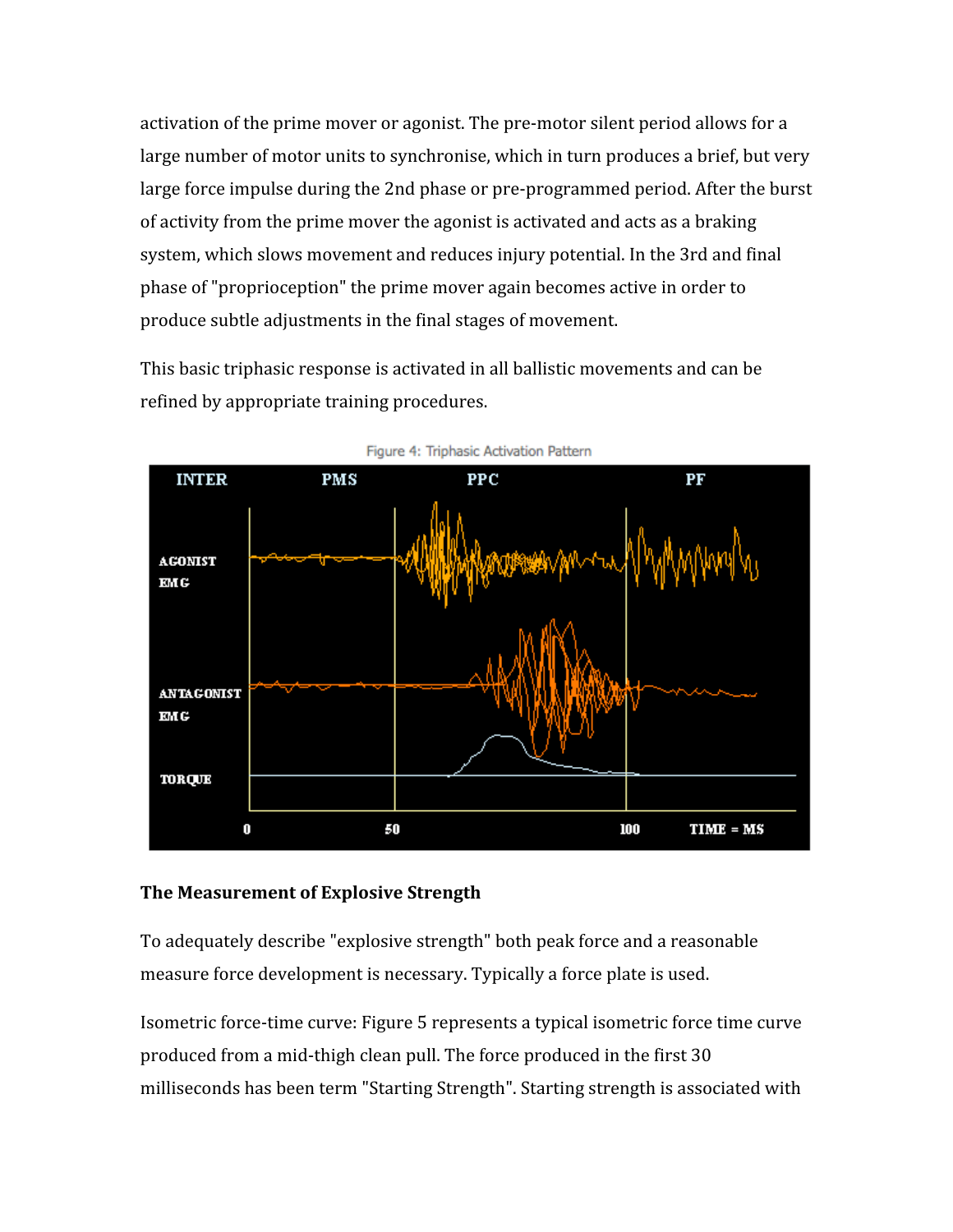the
ability
to
produce
high
velocity
"quick"
movements
such
as
punching
or
kicking. Peak
force
is
the
maximum
force
attained
under
the
measurement
conditions
and
is associated
with
the
ability
to
lift
heavy
objects.
The
peak
rate
of
force
development has been termed "Explosive Strength" and is associated with the ability to accelerate objects.





Concentric force-time curve: Figure 6 represents a force-time curve for a concentric mid-thigh pull. Note that at any dynamic effort at weights less than the maximum isometric
capability,
peak
force
will
be
correspondingly
less.
For
example
the
peak force would be lower at each decreasing percentage of maximum from 90 to 80 to 70
and
so
on.
However,
some
evidence
indicates
that
the
peak
rate
of
force development is correspondingly higher as the load decreases, at least to a point. Thus,
in
general,
peak
force
and
peak
rates
of
force
development
are
inversely related.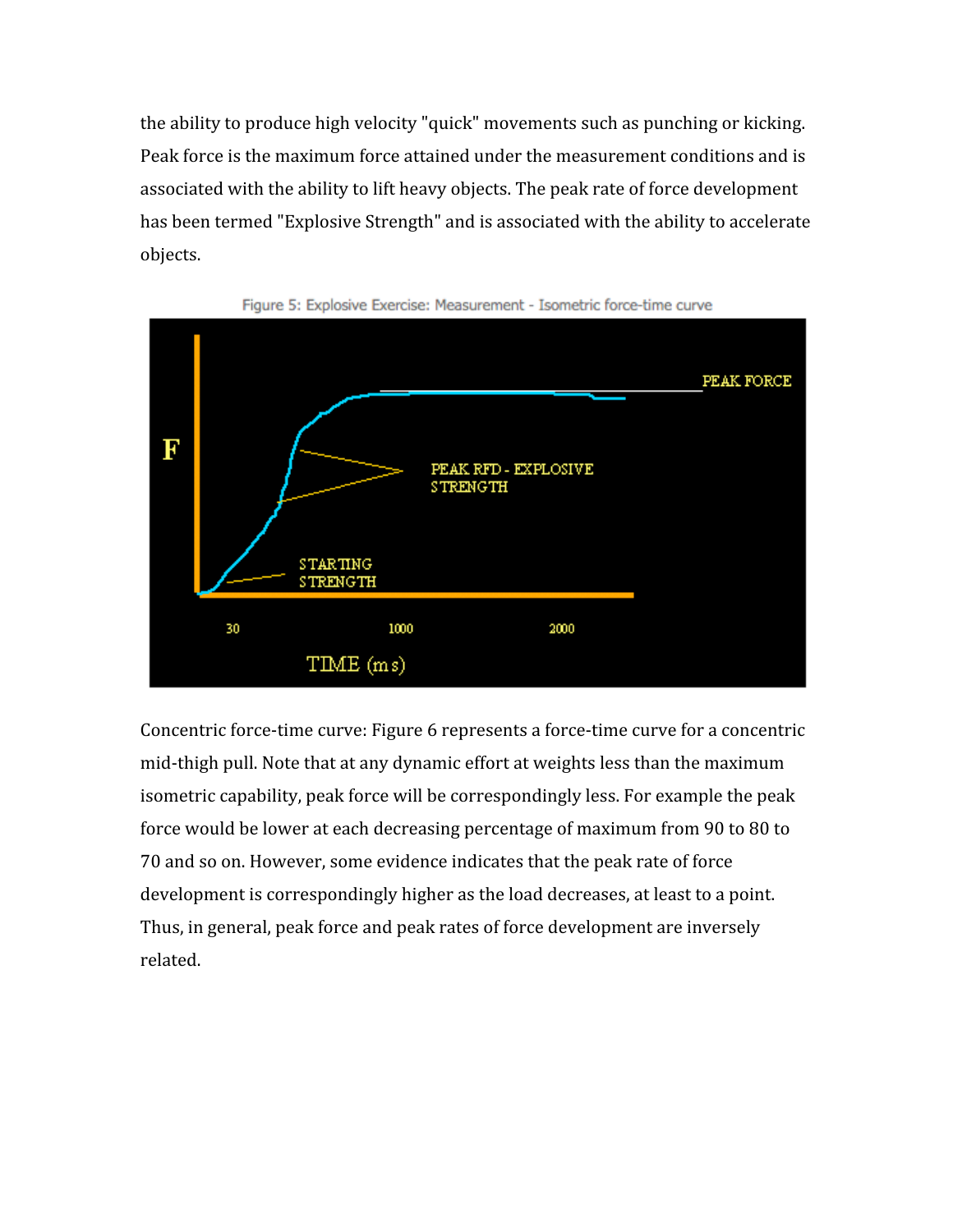



Plyometric
force
time
curve:
Many
exercises
involve
a
plyometric
movement
in which there is a stretch-shortening cycle. Figure 7 shows a typical force-time curve, which can be generated as a result of a jumping movement. During a typical counter‐movement
jump
there
is
an
un‐weighting
phase,
which
initiates
the
stretch shortening
cycle
and
produces
a
plyometric
movement.
The
resulting
upward
force can
be
augmented
by
previously
stretching
the
muscle.
As
previously
noted
the mechanism(s) by which concentric force can be augmented by a previous stretch is not
completely
clear
but
involves
several
possibilities
including:
a)
muscle
elastic properties,
b)
a
myototic
reflex,
c)
returning
the
muscle
to
its
optimum
length
or
d) optimising
the
muscle
activation
pattern
(Bobbert
2001).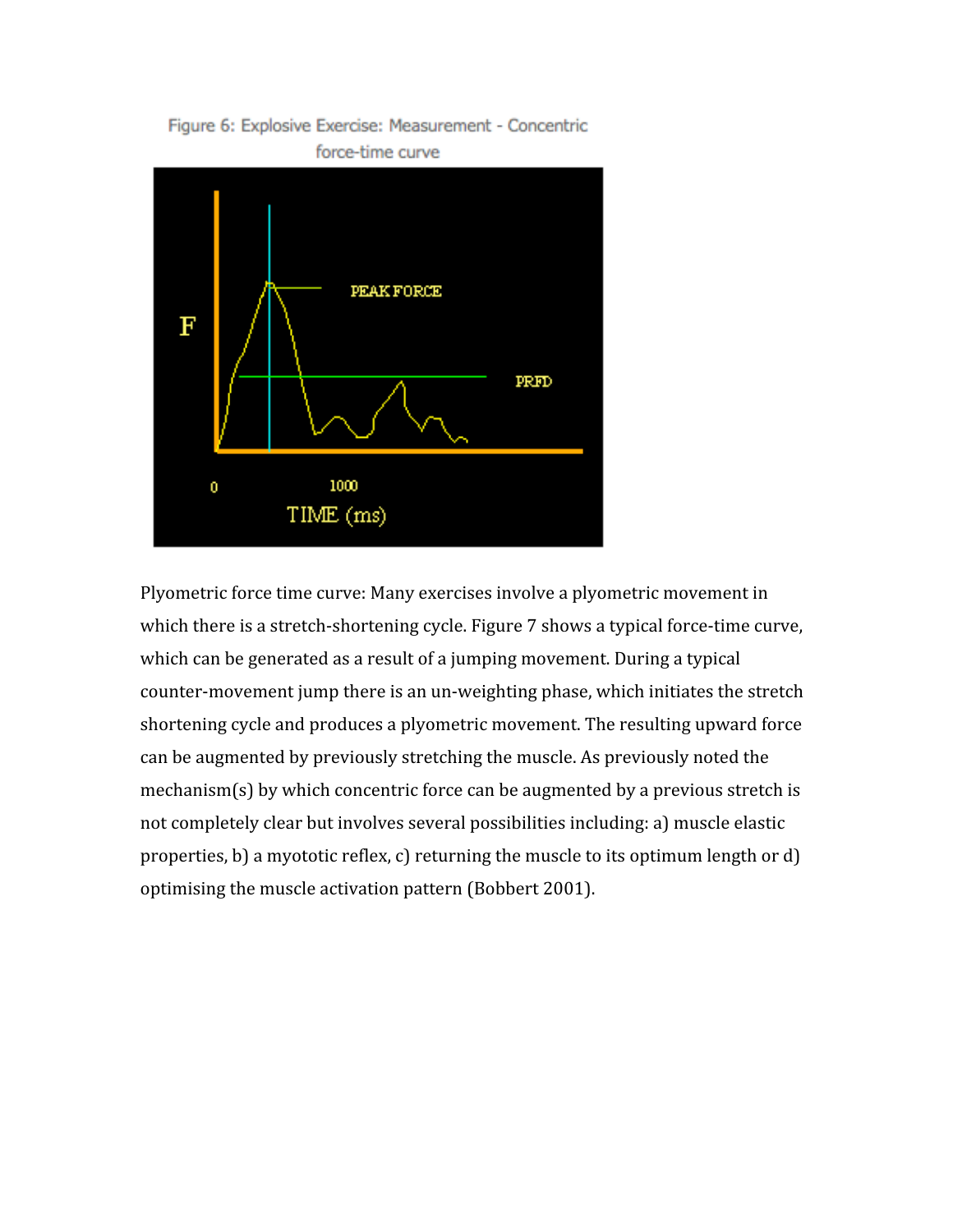

Figure 7: Vertical Force: Importance of SSC - Plyometric force-time curve

For many sports the ability to produce force rapidly may be more important than maximum force production. Rate of force production is a change in force/ change in time. As previously noted, the rate of force development is primarily a function of the
rate
of
increase
in
muscle
activation
by
the
nervous
system
(Komi
and
Viitasalo 1976,
Viitasalo
and
Komi
1981).
Although
force
is
directly
responsible
for
the acceleration of an object it may be argued that the faster a given force is attained, the
more
rapid
the
corresponding
acceleration
occurs.
Thus
rate
of
force development can be associated with the ability to accelerate objects (Schmidtbelicher
1992).
So,
attaining
a
high
peak
rate
of
force
development
or explosive
strength
would
be
associated
with
high
acceleration
capabilities.
The importance of both peak force production and high rates of force development can be
ascertained
by
using
Newton's
2nd
law
and
by
considering
sprinting
as
an example.

## $F = MA + W$

In this equation representing Newton's 2nd law, force (F) minus the weight (W) of an
object
is
equal
to
mass
(M)
times
acceleration.
Rearranging
the
equation,
force (F)
is
equal
to
the
weight
(W)
of
an
object
plus
mass
(M)
times
acceleration
(A).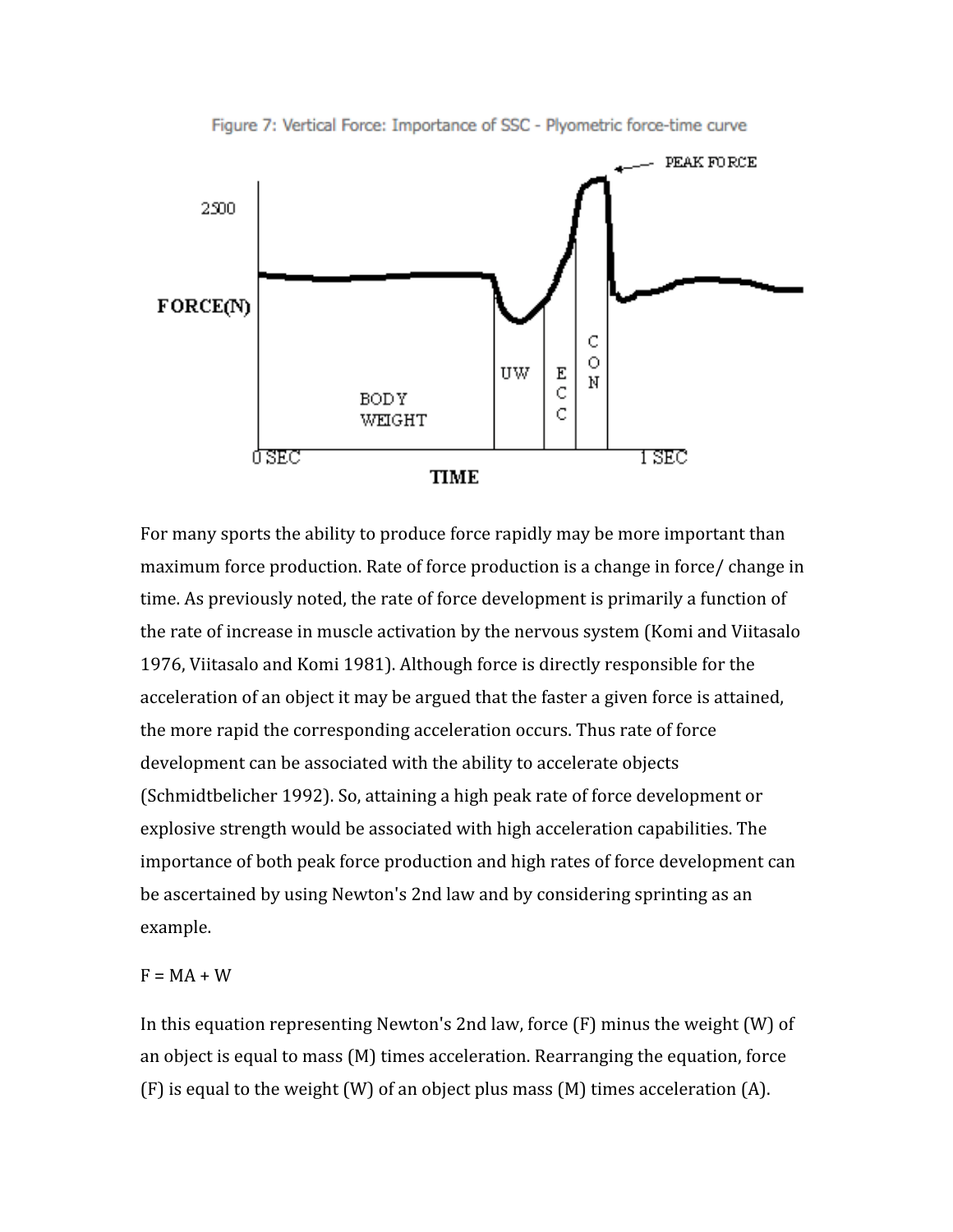Studies
have
indicated
that
the
limiting
forces
during
sprinting
are
vertical
forces, effecting stride length, rather than horizontal (Weyand et al. 2000). During sprinting elite male sprinters use an alternating pattern of vertical ground reaction forces and the center of mass moves upward at a velocity of 0.49 m x s-1 and downward at 0.49 m x s-1. Their average foot contact time is 0.087s and the average body mass is approximately
79.5
kg.
Peak
force
typically
occurs
at
a
knee
angle
of
approximately 135‐140°
(Mann
1996).

Substituting these values, for elite male sprinters, into the force equation (Newton's 2nd
Law)

 $VF = 79.5 (0.98 m x s-1)/0.087s = 895.5 N + 779.1 = 1674.6 N$ 

we find that the typical elite male sprinter has to produce 1675 N or 375 lbs. of vertical force, on one leg. Thus sprinters must be quite strong. Furthermore it is important to note that this force production must occur in only 0.087s, thus the rate of
force
production
is
quite
high.
So,
these
sprinters
must
be
very
strong
and "explosive" in that this peak force must be produced very rapidly.

The importance of power production: Work is the product of force and distance. Power is the rate of doing work and can be expressed as the product of force and velocity. Power can be calculated as an average over a range of motion or as an instantaneous value occurring at a particular instant during the displacement of an object.
Peak
power
(PP)
is
the
highest
instantaneous
power
value
found
over
a range of motion. Maximum power (MP) is the highest peak power output one is capable
of
generating
under
a
given
set
of
conditions
such
as
the
state
of
training
or type
of
exercise.
Muscular
actions
that
maximise
power
include
jumping,
throwing and
kicking;
indeed
activities
in
which
a
movement
sequence
results
in
maximum achievable
velocities
primarily
depends
upon
power
production
(Young
1993). Furthermore, activities requiring a rapid direction change and acceleration, such as displays
of
"agility",
depend
upon
bursts
of
high
power
output.
Thus,
power
output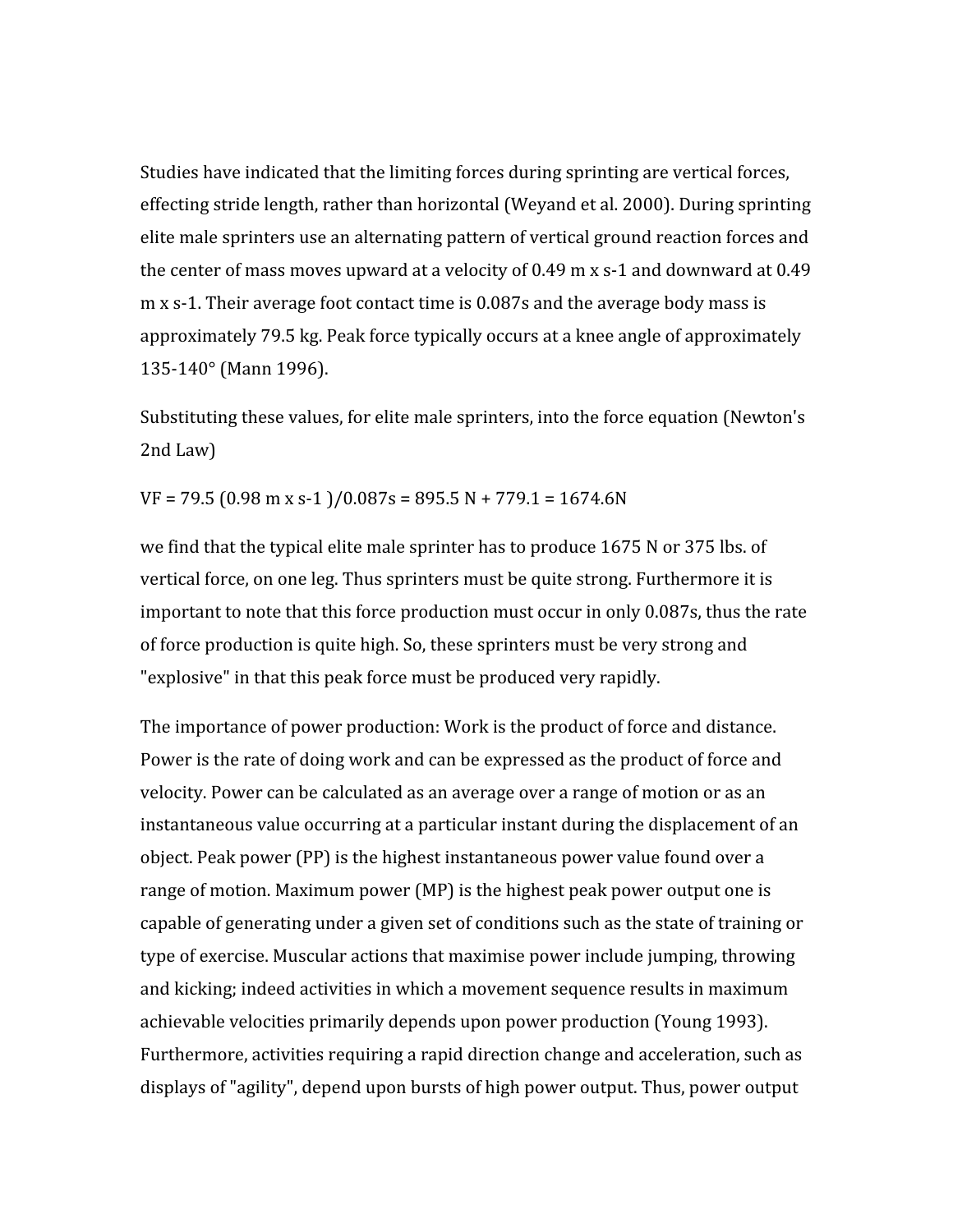is
likely
to
be
the
most
important
factor
in
separating
sports
performances;
that
is who wins and who looses. Although average power output may be more associated with performance in endurance events, for explosive activities such as jumping, sprinting and weightlifting movements, PP is typically strongly related to success (Garhammer, 1993; Kauhanen et al 2000; McBride et al 1999; Thomas et al 1994).

## **Potential
Training
Adaptations**

Training
adaptations
can
depend
upon
a
number
of
factors
including,
training variables such as volume and intensity, mechanical specificity and the trained state.

Different
methods
of
training
can
produce
different
long‐term
adaptations
(Figure 8).
For
example
typical
heavy
strength
training
would
be
expected
to
produce increases in the high force end of a force-time curve. Explosive training, particularly dynamic
explosive
training
would
likely
effect
the
initial
rise
in
force
rather
than peak
force.
It
should
be
noted
that
in
order
to
effect
reasonable
long‐term adaptations
that
appropriate
volume
and
intensity
characteristics
should
be considered
in
training.



Figure 8: Potential Training Adaptations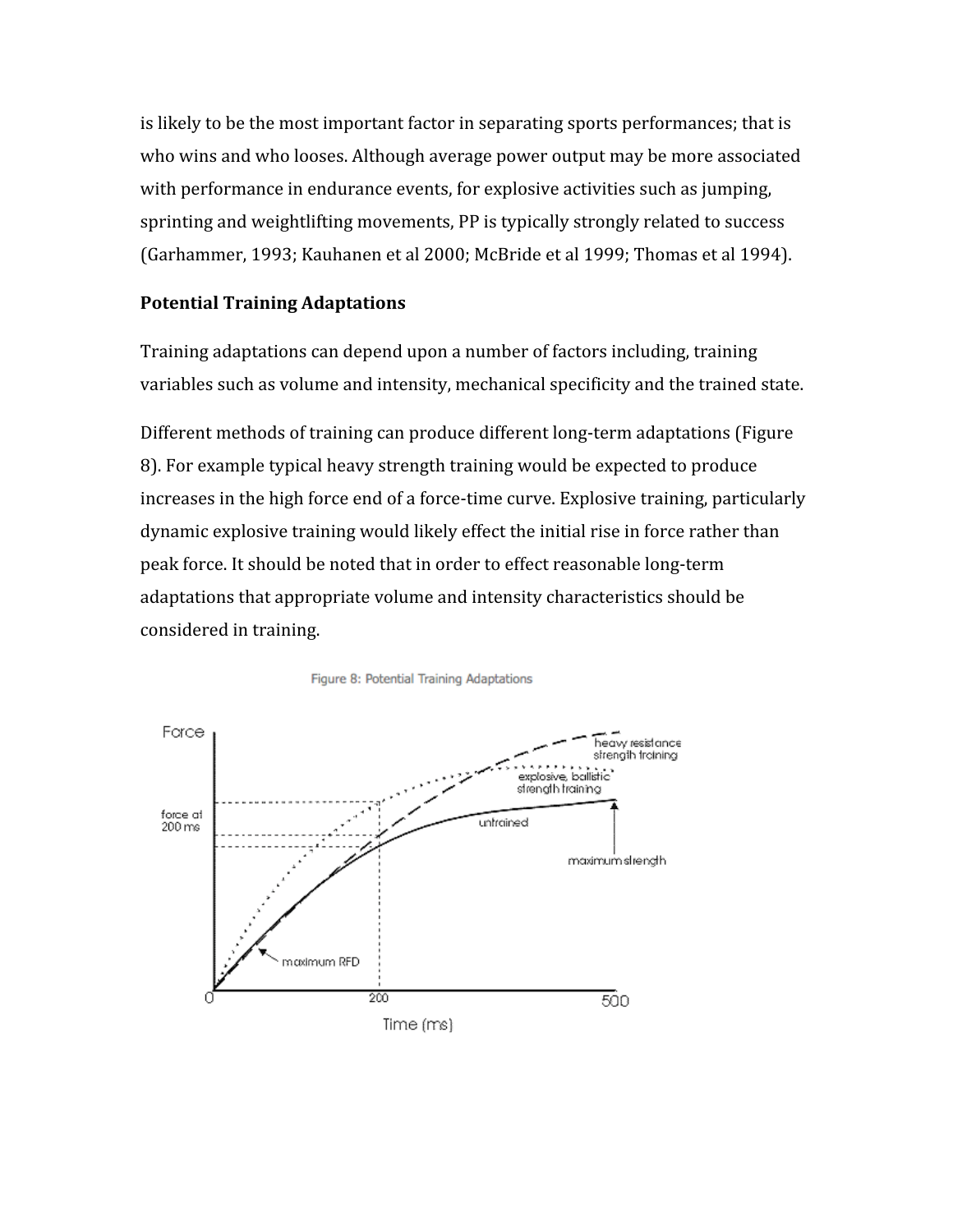Threshold
value
for
strength:
For,
example
Hakkinen
et
al.
(1987,
1988)
studied elite
weightlifters
over
a
1‐year
period.
It
was
noted
that
maximum
strength
levels depended
upon
maximum
muscle
activation.
Maximum
muscle
activation
was achieved
only
when
the
training
intensity
was
80%
of
the
1
RM
or
greater.
When
the average
training
relative
intensity
dropped
below
80%,
maximum
strength
also decreased. These data indicate that among elite weightlifters, the threshold for maintaining
or
increasing
maximum
strength
is
about
80%
of
1
RM.

However,
Hakkinen
et
al.
(1987,
1988)
also
notice
that
if
the
weightlifters
trained
at high
intensities
for
too
long,
then
maximum
strength
and
power
decreased regardless
of
the
intensity
of
training.
More
recently
Fry
et
al
(1994)
has
presented data
indicating
that
constant
high‐intensity
training
can
diminish
maximum strength
and
explosive
strength
performance
in
as
little
as
2‐3
weeks.
This
type
of "overtraining" has been attributed to "neural fatigue" and points out the necessity of variation
in
training.
Similar
arguments
can
be
made
for
volume
considerations.

#### **Specificity
of
Training**

"Transfer of training effect" deals with the degree of performance adaptation, which can
result
from
a
training
exercise
and
is
strongly
related
to
the
concept
of
training specificity. Mechanical specificity refers to the kinetic and kinematic associations between
a
training
exercise
and
a
physical
performance.
Thus
mechanical
specificity includes movement patterns, peak force, rate of force development, acceleration and velocity
parameters.
The
more
similar
a
training
exercise
is
to
the
actual
physical performance
the
greater
the
probabilities
of
transfer
(Behm
1995,
Sale
1992, Schmidt
1991).

There
are
various
strength/power
training
methods
which
can
be
employed. However,
the
effects
of
these
training
methods
on
neuromuscular
physiology
and performance
variables
can
be
drastically
different.
Four
types
of
training
will
be discussed;
these
training
methods
are:
isometric,
heavy
weight
training,
high
power or
speed
strength
and
intentionally
slow
training.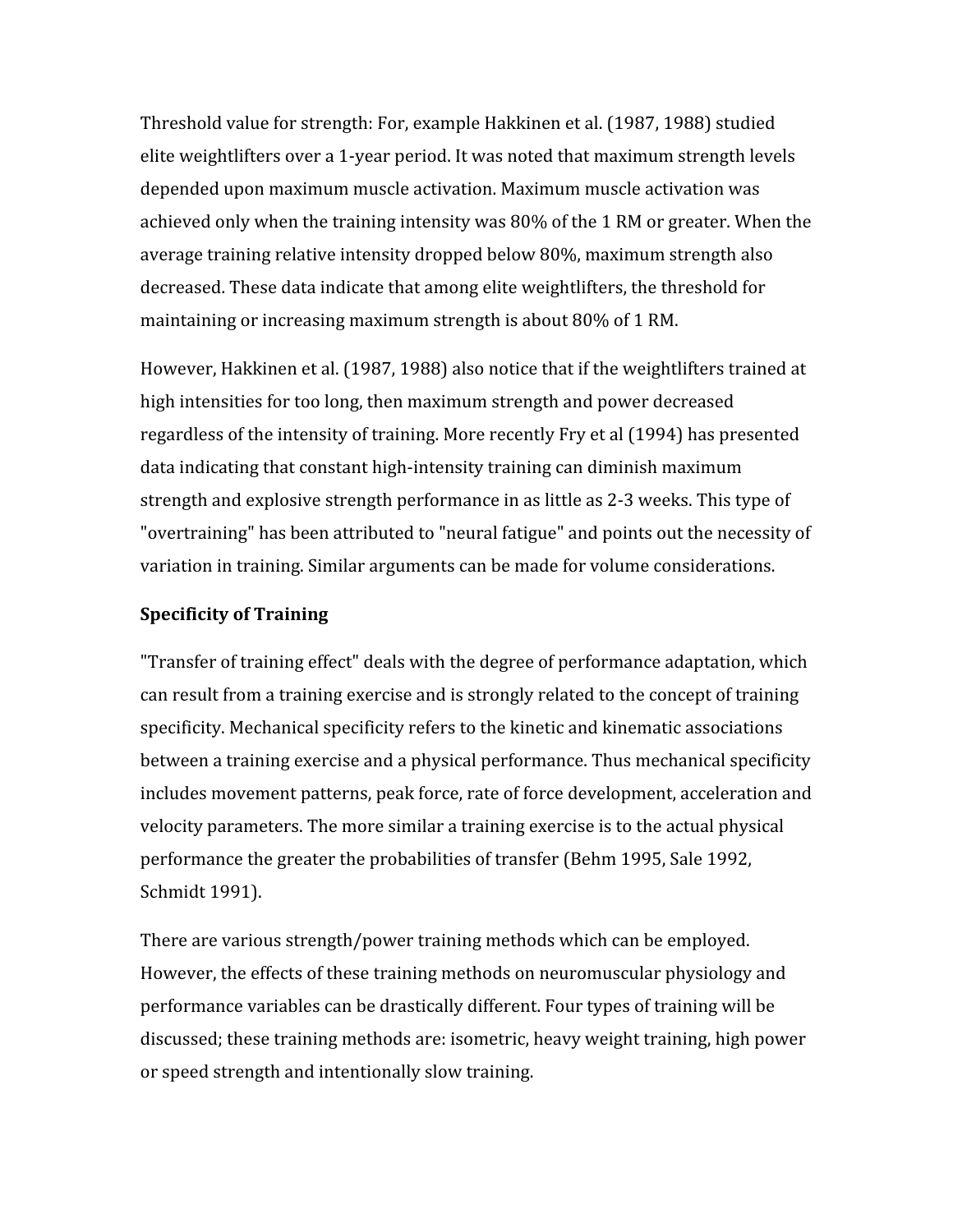Table 1 compares the relative effects on the neuromuscular system resulting from 4 different types of training protocols (Hakkinen 1994, Jones et al 1999, Jones et al 2000,
Stone
et
al
2001):
isometric
training,
typical
heavy
weight
training,
dynamic explosive
training
and
intentionally
slow
training.

| <b>TYPE OF TRAINING</b> | <b>HYPERTROPHY</b> | <b>II/I CSA</b> | <b>NEURAL</b> |
|-------------------------|--------------------|-----------------|---------------|
| <b>ISOMETRIC</b>        | $+$                | $+$             | $^{++}$       |
| <b>HWT</b>              | $++++$             | $++$            | $+$           |
| SS                      | $^{+}$             | $^{+++}$        | $***$         |
| <b>ISM</b>              | $^{+++}$           | $\ddot{}$       | $\ddot{}$     |

Table 1: Specificity of Strength/Power Training: Relative Neuromuscular Adaptations

TIME COURSE AND TRAINED STATE ARE PARAMOUNT

Haldtinen 1994 **Stone 1993** Jones et al. 1999 Jones et al. 2000 Stone et al. 2001

Isometric
training,
which
reached
peak
popularity
in
the
1960's,
has
not
been shown
to
produce
extensive
hypertrophy.
Heavy
weight
training
is
characterised
by loading that is typically 80% of 1 RM or higher and typically uses 5-8 repetitions. The
load
lifted
may
move
slowly,
even
if
performed
explosively,
because
it
is
relative close
to
maximum
values.
Heavy
weight
training
can
produce
marked
hypertrophy, except during the initial stages of a beginning training programme. Speed-strength weight training with a high power output typically does not produce marked hypertrophy, except in sedentary individuals, but can result in profound alterations in the nervous system. Intentionally slow training has become popular among health clubs recently; basically a relatively light weight is moved in an intentionally slow
movement
pattern
both
eccentrically
and
concentrically.
The
intentionally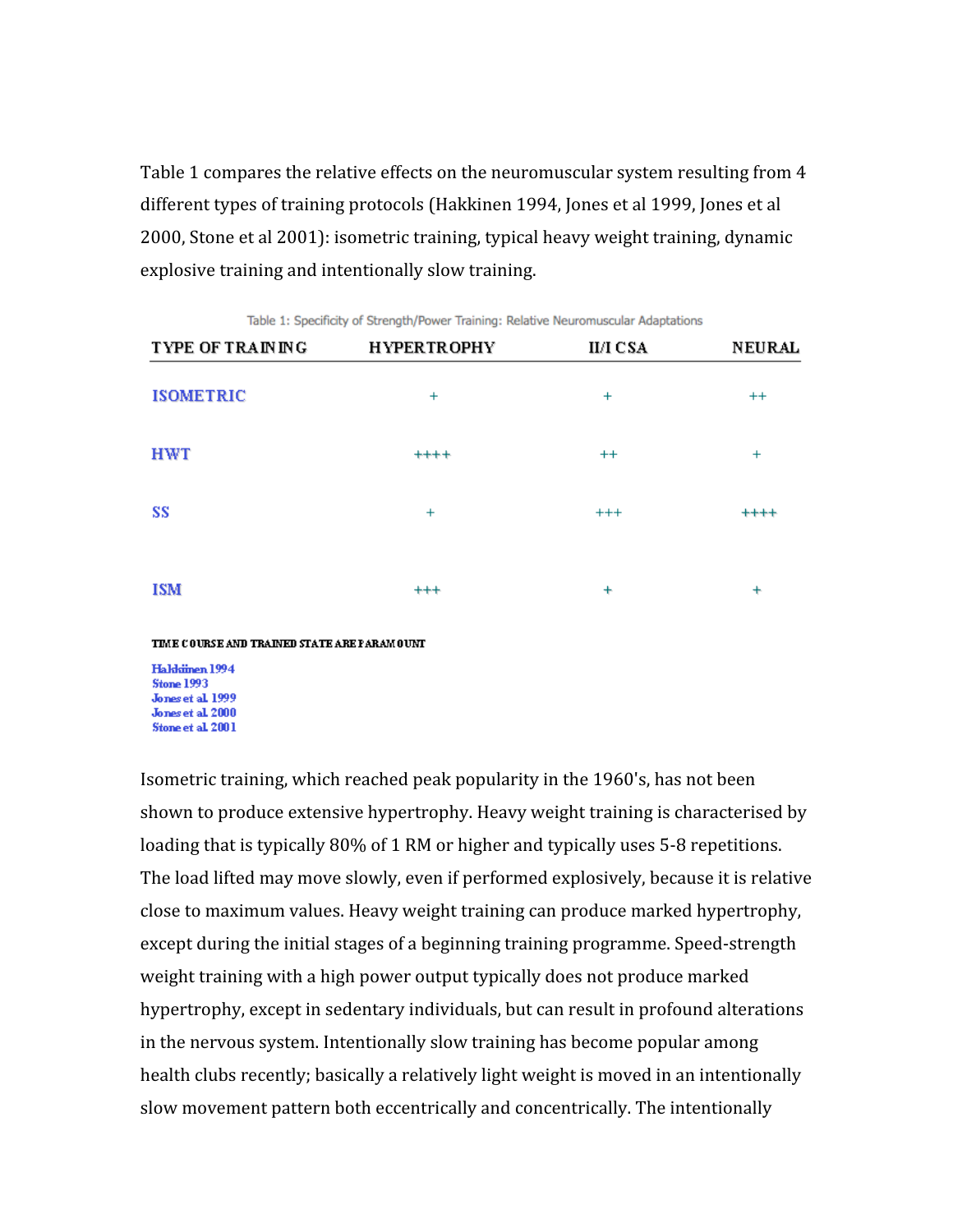slow
movement
can
result
in
a
high
motor
unit
fatigue
rate,
which
is
believed
to cause
more
motor
units
to
be
recruited.
Proponents
of
intentionally
slow movements believe that the time that a muscle is under tension enhances both hypertrophy and strength, Often this type of training is performed for only one set. Although,
currently,
there
is
little
information
concerning
intentionally
slow movement's
effect
on
hypertrophy
a
few
studies
suggests
that
while
some hypertrophy
can
occur
it
is
not
as
extensive
as
that
resulting
form
heavy
weight training
(Keeler
et
al
2001).

Differential
effects
have
been
noted
for
fibre
type
adaptations.
Type
II
fibres typically display a faster rate of hypertrophy than type I fibres, although the reason for
faster
hypertrophy
is
not
completely
clear.
Thus
weight
training
can
produce fibre hypertrophy such that the II/I cross-sectional area ratio increases; the degree of
increase
depends
upon
the
type
of
training.
There
is
evidence
that
high
power training enhances the II/I ratio of cross-sectional area to a greater degree than other types of training. A high II/I ratio is likely advantageous in producing "explosiveness and
high
power
outputs.

Table
2
compares
training
methods
based
on
potential
performance
outcomes. Although
angle
specificity
is
often
observed,
isometric
training
can
enhance measures of maximum strength, especially when maximum strength is measured isometrically.
In
relatively
untrained
subjects
isometric
training
may
enhance
speed of
movement,
provided
a
conscious
effort
to
move
fast
is
made
(Behm
1995). However, the effects on speed are relatively minor compared to speed strength training
(Hakkinen
1994).
Heavy
weight
training
has
its
greatest
effect
on
maximum strength
as
measured
by
a
1RM.
Among
beginners
and
novices,
relatively
large
gains in
power,
rate
of
force
development
and
speed
can
occur.
Speed‐strength
training has its greatest effects on rate of force development and power output, with lesser effects
on
measures
of
maximum
strength.
Intentionally
slow
training
has
its greatest
effect
on
measures
of
maximum
strength,
with
much
smaller
and
perhaps negative
effects,
on
rate
of
force
development,
power
and
speed.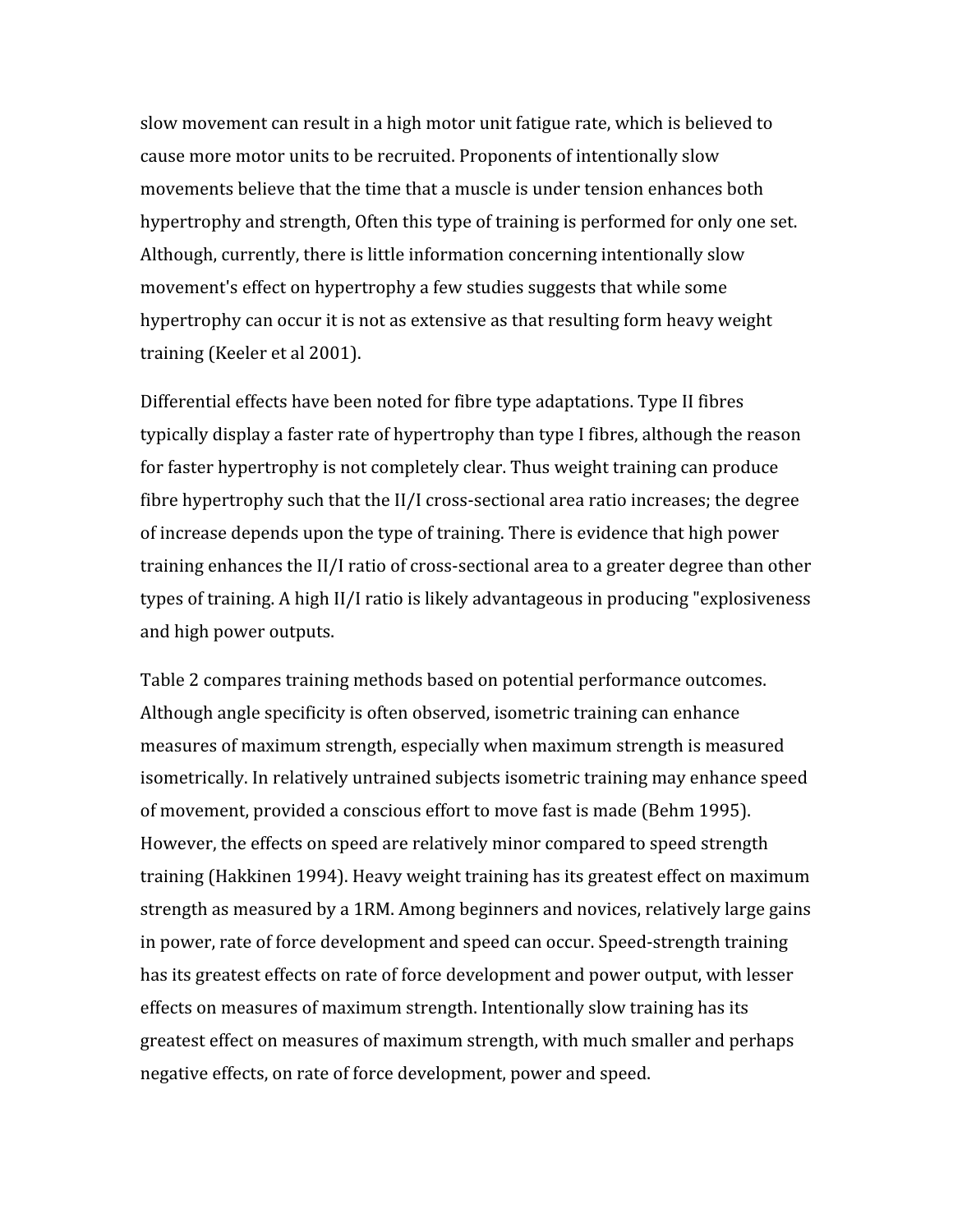| Table 2: Specificity of Strength/Power Training: Relative Performance Effects |                     |          |          |              |           |                  |
|-------------------------------------------------------------------------------|---------------------|----------|----------|--------------|-----------|------------------|
| <b>TYPE OF TRAINING</b>                                                       | <b>ISOMETRIC PF</b> | 1RM      | IPRFD    | <b>DPRFD</b> | PP        | <b>MAX SPEED</b> |
|                                                                               |                     |          |          |              |           |                  |
| <b>ISOMETRIC</b>                                                              | $***$               | $^{+++}$ | $^{++}$  | $^{+}$       | $+$       | $^{+}$           |
| <b>HWT</b>                                                                    | $^{+++}$            | $^{+++}$ | $^{++}$  | $^{++}$      | $^{++}$   | $++$             |
| SS                                                                            | $\ddot{}$           | $^{++}$  | $^{+++}$ | $***$        | $***$     | $^{+ + +}$       |
| <b>ISM</b>                                                                    | $^{+++}$            | $^{++}$  | 2        | $\ddot{}$    | $\ddot{}$ | $+,-$            |



Halddinen 1994 **Stone 1993** Jones et al. 1999 **Jones et al. 2000** Stone et al. 2001

The
specificity
effects
of
training
are
very
apparent
in
a
comparison
between
heavy weight training and speed strength training (Figure 9) carried out in a series of studies
by
Hakkinen
and
Komi
(1985a
1985a).
One
group
of
physical
education students were trained in the half squat using heavy weight training methods, another
group
used
explosive
jumping
with
weights
of
approximately
30%
of
their 1RM. Isomeric force-time curves measured pre-posts indicate different adaptations. The
heavy
weight‐training
group
showed
a
27%
improvement
in
peak
force
but very little alteration in peak rate of force development. Simultaneous EMG tracings show alterations corresponding to changes in the force-time curve with only a 3% increased activation in the peak force region and no change in the peak force region. The gain in peak force shown by the heavy weight-training group was attributed to muscle hypertrophy. On the other hand the speed-strength group showed gains of 11%
in
the
peak
force
region
of
the
force‐time
curve
and
a
24%
improvement
in
the peak
rate
of
force
development
region.
Simultaneous
EMG
tracings
indicated
that EMG enhancement generally corresponded to the gains in peak force and force development. Thus, the speed-strength group showed the greatest adaptations in the nervous system while the heavy weight-training group showed greater gains in hypertrophy.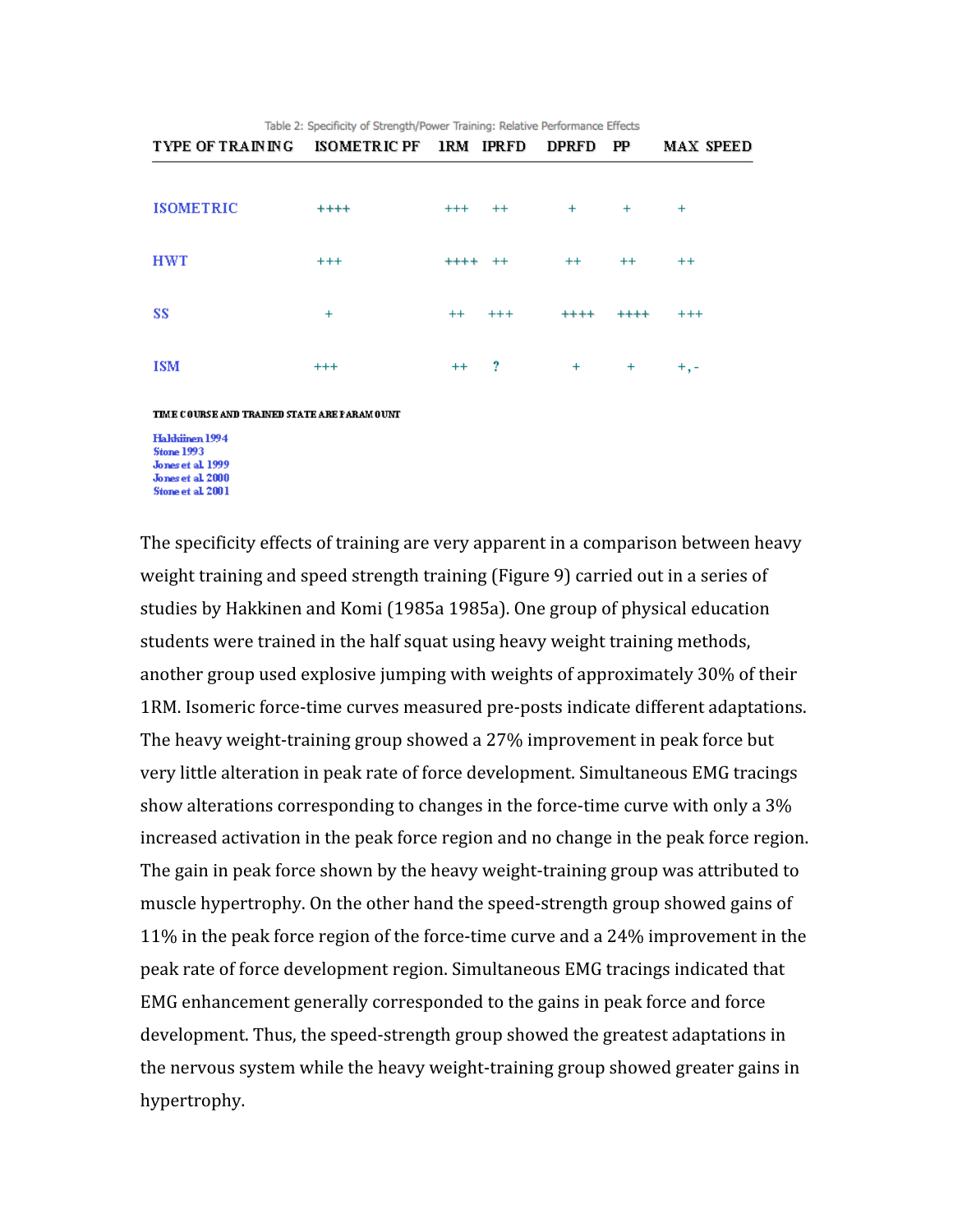

Another factor, which enhances the transfer of training to performance, deals with movement
pattern.
Movement
pattern
deals
with
applying
forces
in
the
most efficient
manner
and
in
the
appropriate
directions.
Movement
pattern
specificity includes
both
intra
and
inter
muscular
specific
aspects.

Movement pattern specificity (intra-muscular): Several studies have shown that there is a high degree of intra-muscular task specificity. These studies indicate that for a given movement, there are groups of motor neurones, which are activated in a specific manner for a specific task. If the task is changed, through alterations in movement
pattern
or
perhaps
velocity,
then
the
neuronal
task
group
will
be changed.
This
type
of
data
lends
support
for
the
practice
among
bodybuilders
of using
many
different
exercises
to
more
fully
develop
a
muscle
(Antonio
2000).

Movement pattern specificity (inter-muscular): The pattern of activation of whole muscles,
as
well
as
the
efficient
use
of
reflexes
and
stretch
shortening
cycles
is
also task
specific.
In
this
respect
the
functional
role
of
muscles
as
agonist,
antagonist
or stabilisers
must
be
classified
with
care.
These
functional
roles
can
change
from single joint to multiple joint movements and with changes movement velocity (Zajac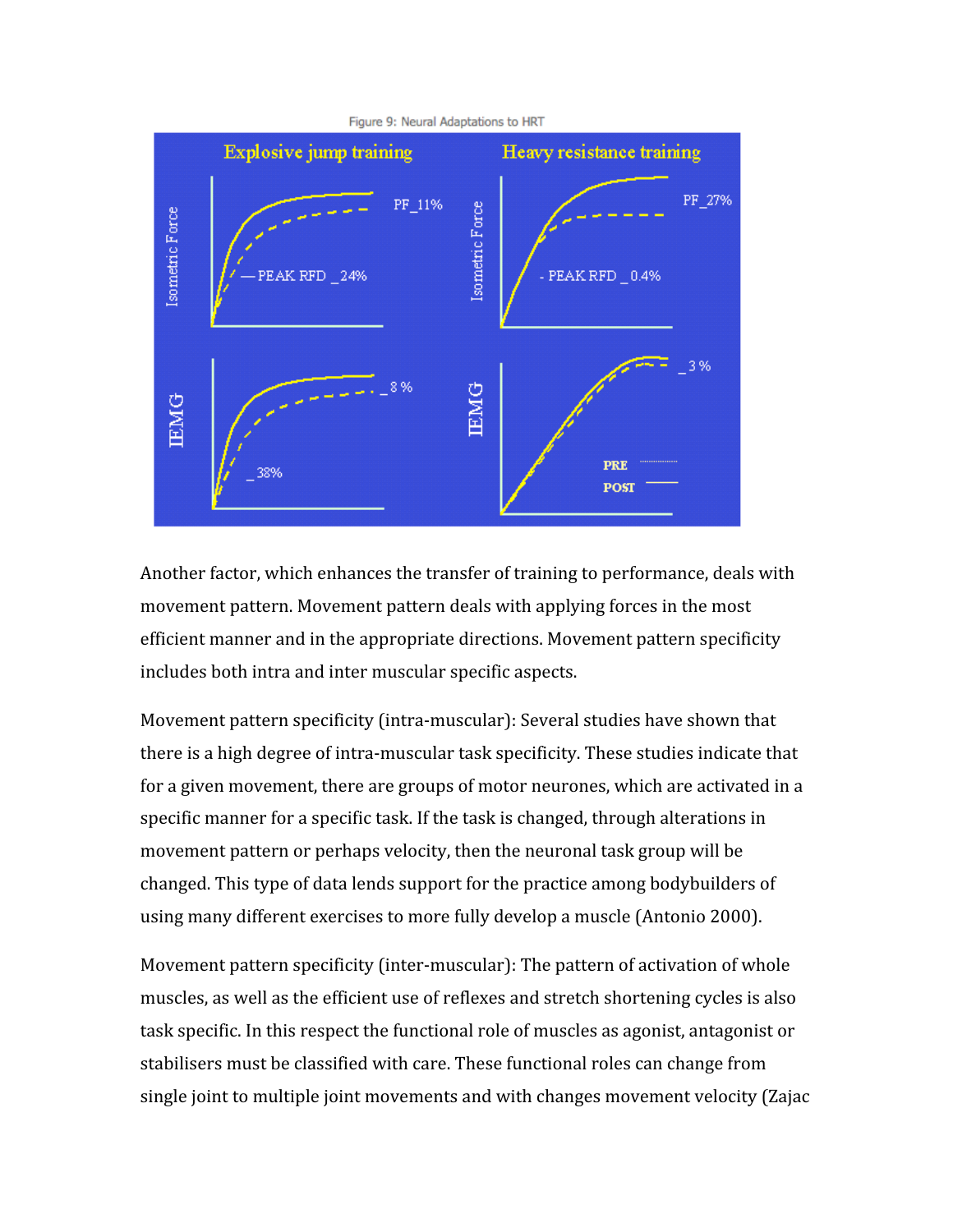and
Gordon
1989).
Thus
in
sports
or
daily
living
settings
in
which
multiple
joint movements occur, especially those requiring high power or high velocity, transfer of training
effect
is
more
likely
accomplished
using
complex
multi‐joint
movements which have similar kinetic and kinematic characteristics.

Because of the high degree of task specificity, gains in strength may be effected by a number
of
factors
including
the
number
of
joints
involved,
velocity
of
movement and
position
(Rach
and
Morehouse
1957,
Zajac
and
Gordon
1989,
Stone
et
al
2001). For
example,
Thorstensson
(1977)
trained
university
physical
education
students
in the
half
squat
for
8
weeks.
Pre‐post
measurements
indicated
approximately
a
75% improvement in the 1 RM half squat (Figure 10). However, the improvement in the isometric leg press was only about 40% and essentially no improvement occurred in the
seated
leg
extension.
Although
the
half
squat
training
effected
muscles
used
in all
three
tests
it
is
clear
that
movement
pattern
differences
altered
the
apparent strength
gains.
These
data
also
indicate
that
the
greater
the
similarities
between training
exercises
and
performance
the
greater
the
transfer.

Figure 10: Movement Pattern Specificity



#### **THORSTENSSEN 1977**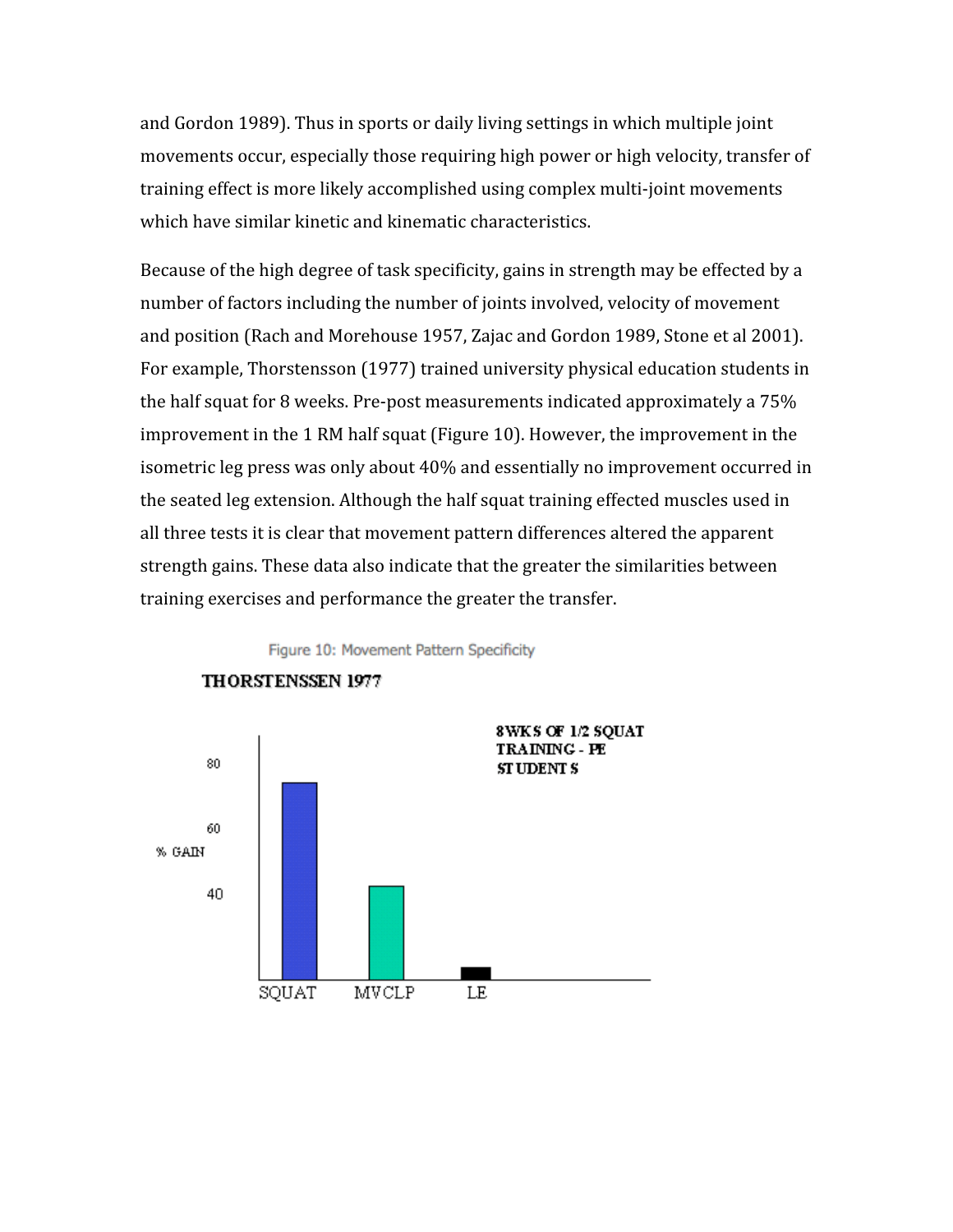#### **Speed-Strength Exercises**

Many sports require the development of speed. In order to enhance speed development a special category of exercise termed "speed strength" can be used. Speed
strength
exercises
are
performed
with
maximal
effort
and
are
characterised by
having
high
peak
rates
of
force
development
and
high
power
outputs.
Typically these
exercises
are
performed
with
sub‐maximal
weights
selected
to
maximise power.
Evidence
indicates
that
for
single
joint
and
small
muscle
mass
exercises
that power
is
at
its
peak
at
about
30%
of
peak
isometric
force.
For
multiple
joint exercises
in
which
the
body
weight
is
involved,
such
as
a
jump
or
in
weightlifting movements,
it
appears
that
peak
power
may
occur
some
where
between
10
and 40%
of
peak
isometric
force
depending
upon
the
trained
state.

If performance is ballistic then evidence indicates that much, if not most, of the training should also be ballistic in nature (Newton et al 1996). Ballistic exercises are not
limited
by
end‐point
deceleration
as
are
joint
range
limited
exercises
such
as typical
bench
presses
or
typical
squats.
Ballistic
exercises
include
various
types
of throws,
jumps
and
weightlifting
movements.
It
should
be
noted
also
that
ballistic movements
can
be
concentric
movements
or
can
have
a
plyometric
nature.

Plyometric
versus
concentric
only
exercises:
Exercises
for
the
development
of power
and
speed
can
be
divided
in
different
categories
based
on
their
speed
of movement and on whether they contain a plyometric element. For example (Figure 11)
jumping
movements
can
be
performed
as
heavy
squats
or
heavy
jump
squats
or they
can
be
performed
as
speed‐strength
exercise
‐
however
both
would
have
a preliminary
counter‐movement.
In
some
sports
a
movement
may
be
initiated without a counter-movement, for example a sprinter coming out of the blocks. Therefore some of the training exercises should attempt to duplicate this type of start,
so
for
example,
heavy
squats
could
be
performed
by
descending,
stopping
for several seconds before ascending or squats could be performed from a pin at a set height
in
a
power
rack.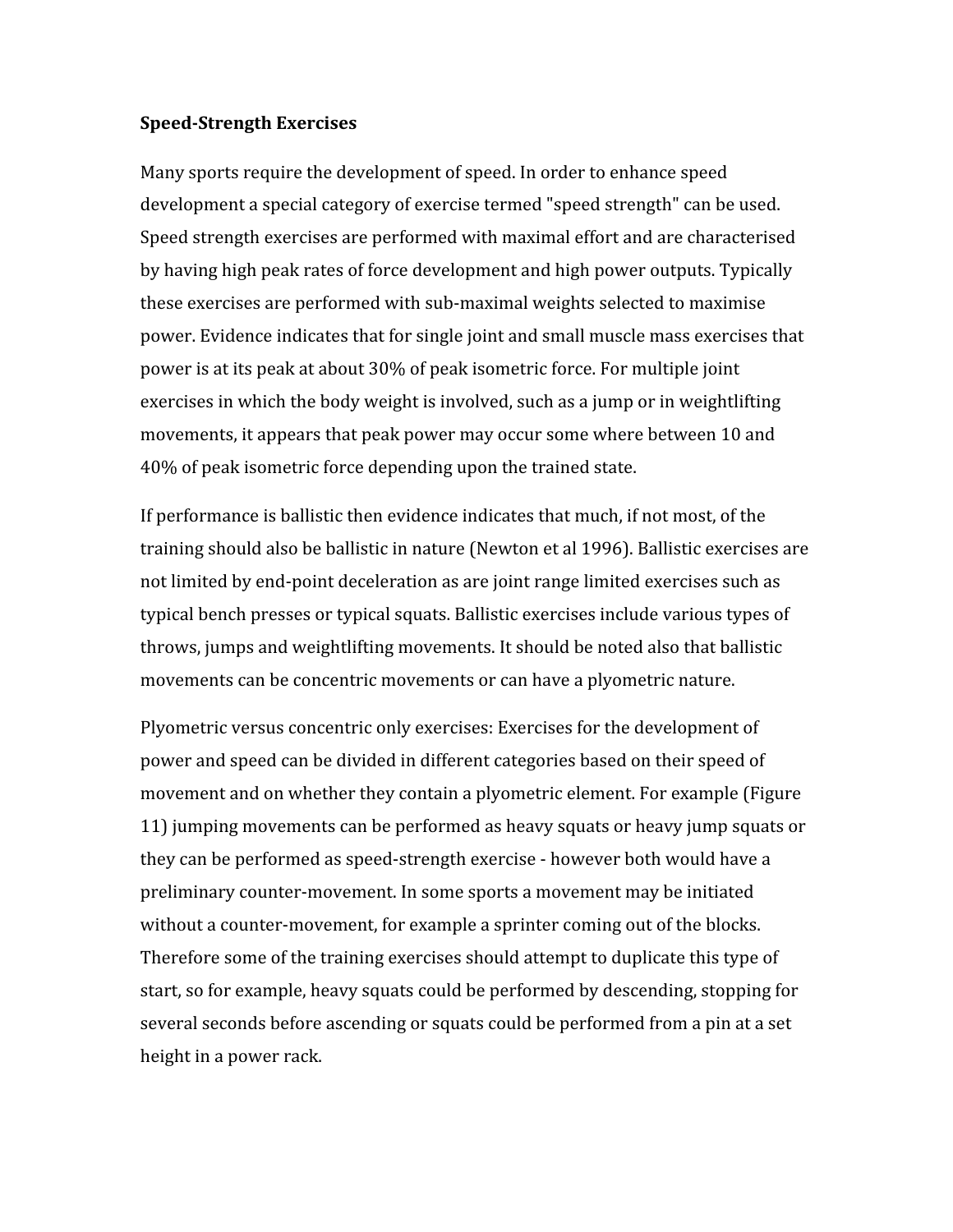Figure 11: Specificity: Development of Power and Speed: **Exercise Categories** 

| <b>CATEGORY</b>                               | <b>EXAMPLE</b>                                             |
|-----------------------------------------------|------------------------------------------------------------|
| <b>Counter Movement</b><br>a) slow<br>b) fast | - heavy squats<br>- weighted VJ                            |
| <b>Static Start</b><br>a) slow<br>b) fast     | - dead stop squats, deadlift<br>- static VJ, snatch, clean |

# **Successful
Transfer
of
Training
Effect**

As previously noted, there are a number of criteria that an exercise must meet for successful transfer of training effect. These criteria include movement pattern, force production
and
velocity
considerations.
There
also
must
be
an
overload
application for
successful
performance
adaptation.
If
there
is
no
overload
then
sport performance
will
not
improve
beyond
adaptation
to
simple
practice
of
the
sport.

Movement
pattern
characteristics
include
(Siff
and
Verkoshansky
1998,
Stone
et
al. 2001):

- 1. the
type
of
muscle
action
- 2. accentuated
regions
of
force
production
- 3. the
complexity,
amplitude
and
direction
of
movement
- 4. ballistic
versus
non‐ballistic
movements

Factors
to
be
overloaded
include:

- 1. force
production
- 2. rate
of
force
production
- 3. power
output

# **The
Trained
State**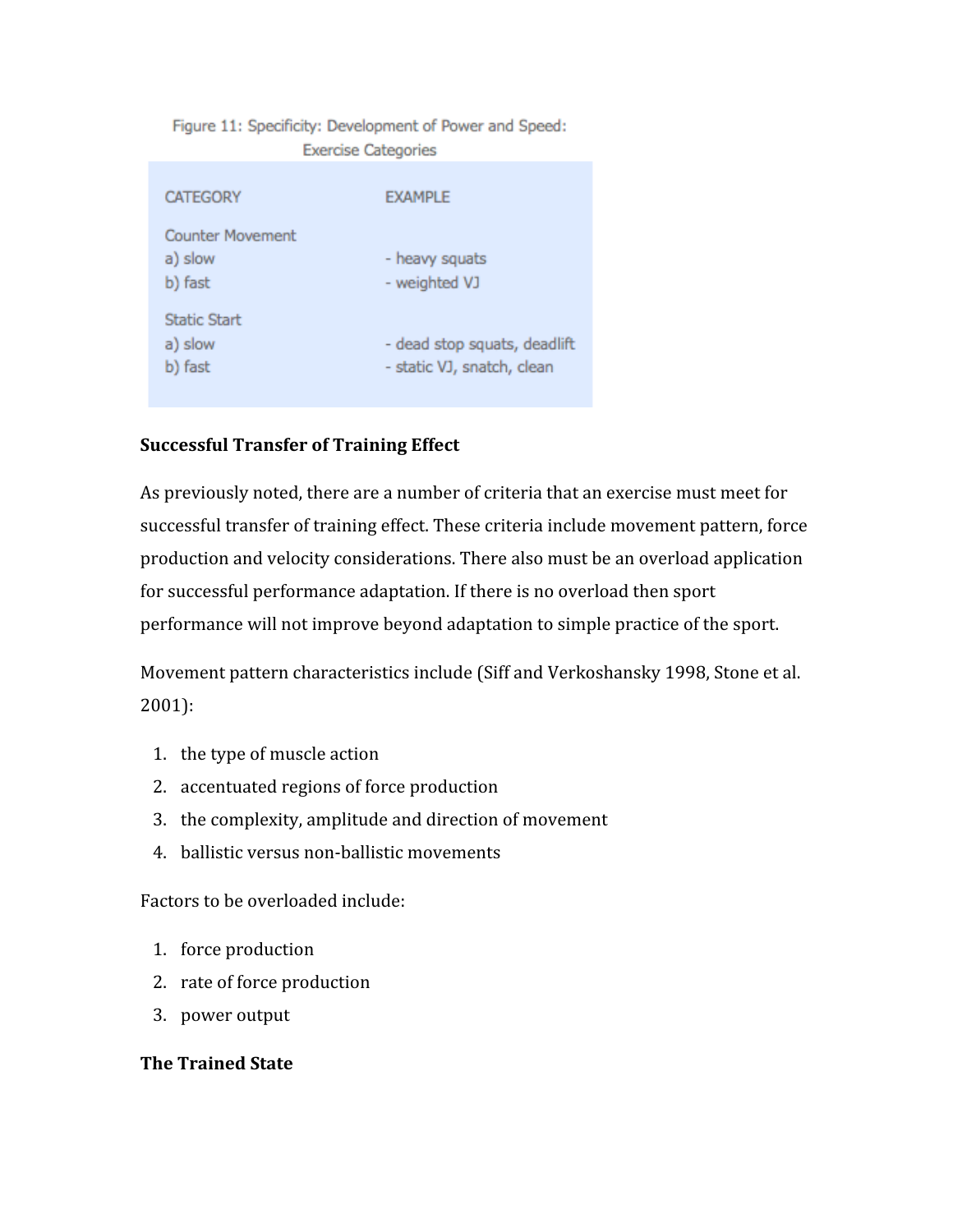Figure 12 represents a qualitative expression of potential chronological strength adaptations
and
underlying
mechanisms.
The
underlying
mechanisms
have
been grossly
divided
into
neural
and
hypertrophic
factors.
Initial
neural
adaptation occurs
quite
rapidly
compared
to
hypertrophic
factors
and
represents
the
primary mechanism of strength gain during this early phase of training. Later adaptation is typically
more
dependent
upon
increased
muscle
cross‐sectional
area.
However, both
of
these
factors
have
genetic
limitations
that
make
additional
strength
or power
gains
among
advanced
athletes
difficult.



Figure 12: Trained State: Time Course of Adaptation

Interestingly, almost any reasonable training programme can enhance maximum strength, power and speed among initially untrained subjects due to rapid neural adaptations. However, the training of advanced and elite athletes requires considerable
variation
as
well
as
creative
approaches
in
order
to
elicit
gains
in performance.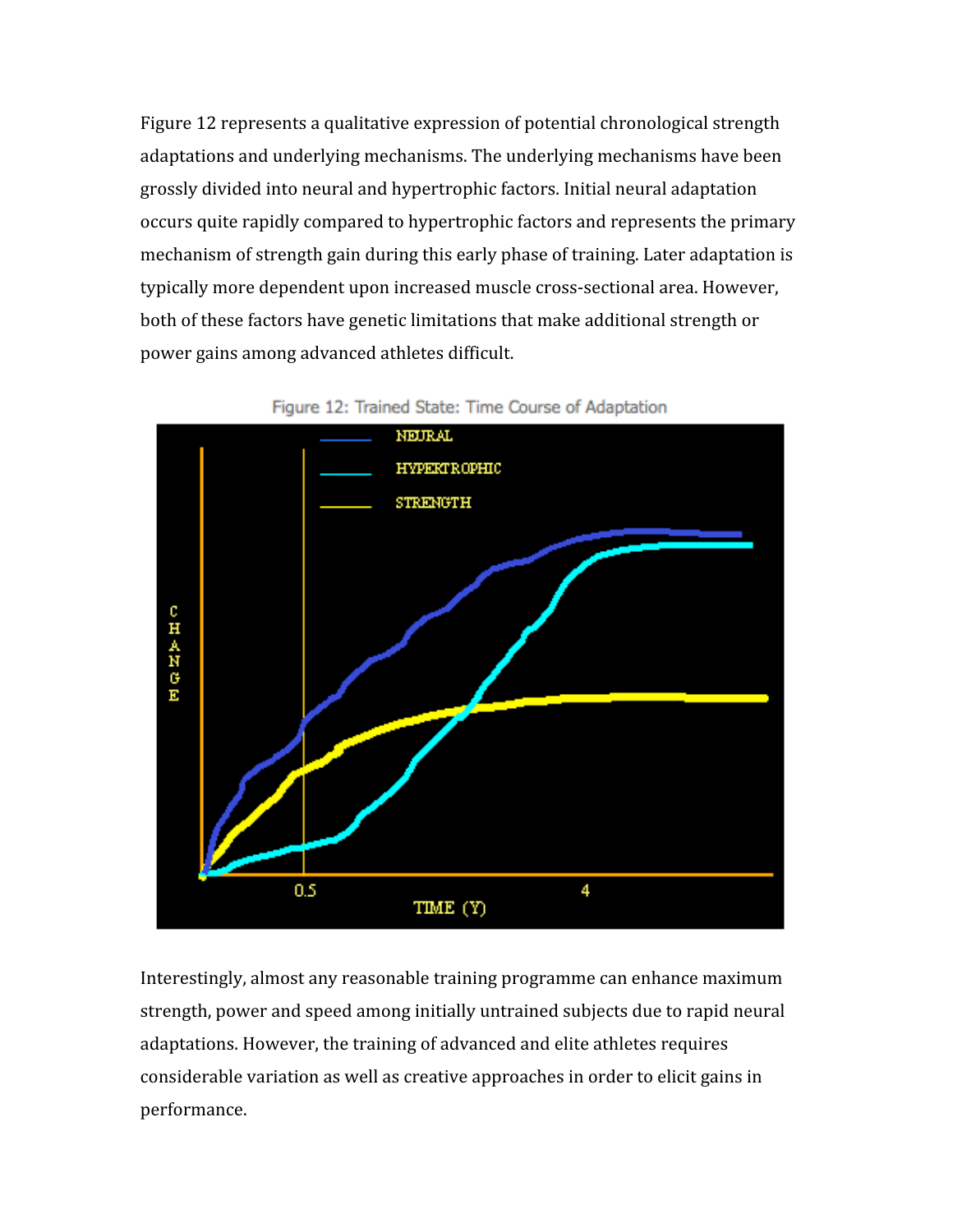# Specificity of Strength/Power Training - Untrained

Table
3
lists
the
expected
primary
adaptation
of
three
different
methods
of
training in
initially
untrained
subjects.
Based
on
the
current
scientific
literature,
as
well
as experience,
heavy
weight
training
would
produce
marked
and
substantial alterations
in
maximum
strength,
peak
rate
of
force
development
and
power.
Speed‐ strength
training
would
have
its
greatest
effects
on
peak
rate
of
force
development and power and intentionally slow training would show gains in strength but much smaller
effects
on
rate
of
force
development
and
power.

Table 3: Summary: Specificity of Strength/Power Training (Performance) - Untrained

| <b>TYPE OF TRAINING</b>                                                       | PRIMARY ADAPTATION              |
|-------------------------------------------------------------------------------|---------------------------------|
|                                                                               |                                 |
| HIGH FORCE/LOW VELOCITY                                                       | INC. STRENGTH, RFD, POWER       |
| (HEAVY EXPLOSIVE WT TRAINING)                                                 | (ESPECIALLY IN WEIGHTED MOVTS.) |
|                                                                               |                                 |
| LOW FORCE/HIGH VELOCITY                                                       | INCREASED RFD AND POWER         |
| (LIGHT WEIGHT EXPLOSIVE MOVTS.)                                               | SOME GAIN IN MAX STRENGTH       |
|                                                                               |                                 |
| INTENTIONALLY SLOW MOVEMENTS                                                  | INCREASED STRENGTH              |
|                                                                               | SMALLER GAINS IN RFD AND POWER  |
|                                                                               |                                 |
| SEE SALE, 1993; HAKKINNEN AND KOMI, 1985; STONE, 1979 AND 1993; HAKKINEN 1994 |                                 |

However, the training of advanced and elite athletes requires considerable variation as
well
as
creative
approaches
in
order
to
elicit
gains
in
performance.
Using previously
strength
trained
males
Wilson
et
al.
1993
studied
the
effects
of
various types
of
training
on
leg
and
maximum
strength
and
measures
of
"explosiveness" (Table
4).
Fifty
five
trained
subjects
were
divided
into
4
groups.
One
group continued
with
heavy
weight
training,
but
did
not
attempt
to
overload,
simply training
with
already
established
weights,
thus
serving
as
a
control
group.
A
second heavy weight training group continued their training routines but did overload by increasing
the
weights
lifted
over
the
experimental
period.
A
third
group
switched to
depth
jumps
beginning
with
boxes
at
0.2m
and
progressing
to
0.8
m.
A
forth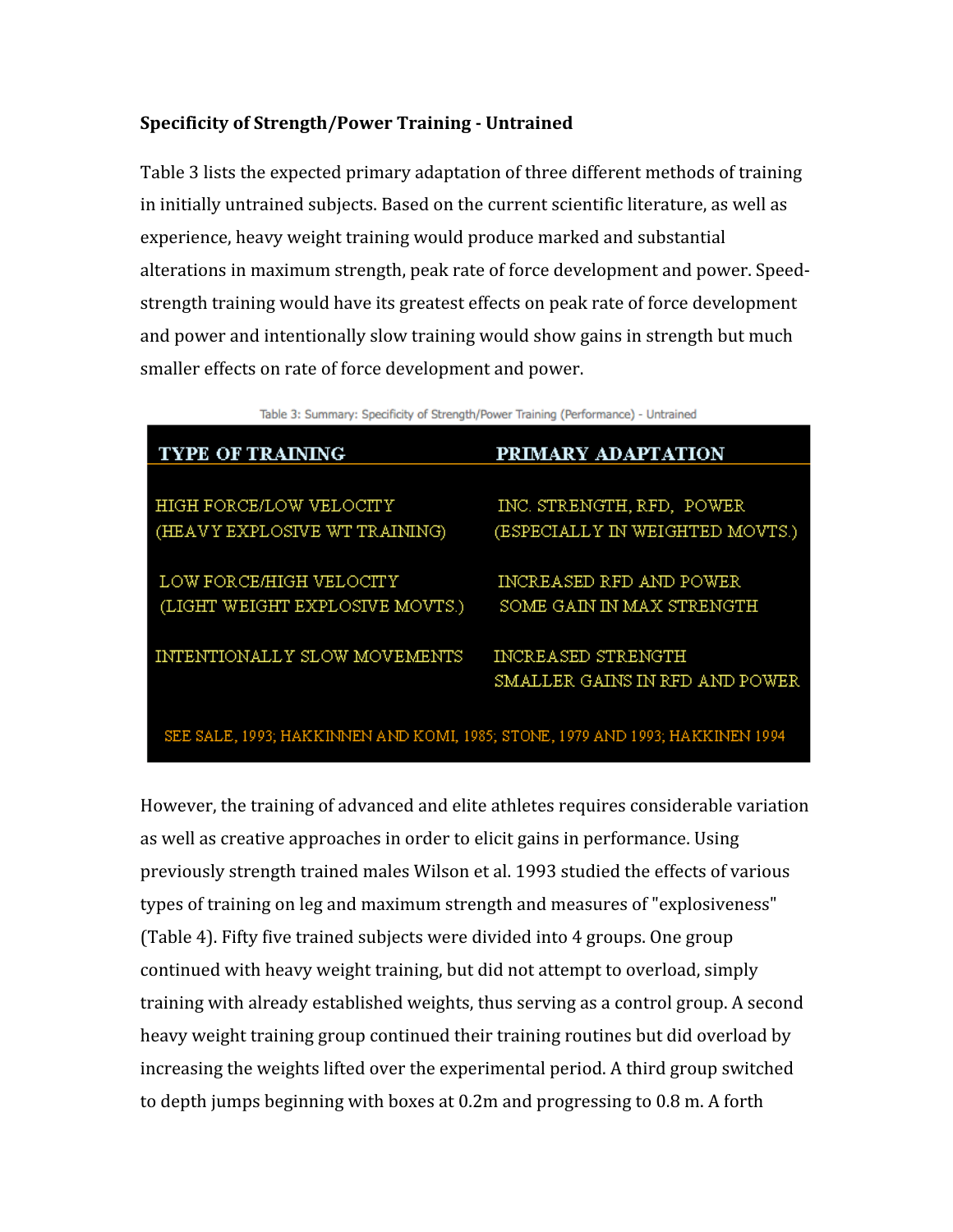group
switched
to
explosive
jumping
movements
using
a
resistance
equal
to
about 30%
of
there
peak
isometric
force
measure
at
135°
knee
angle.
Pre‐post measurements
included
counter‐movement
and
static
vertical
jumps,
and
isokinetic leg extension at 400°/s and a modified Wingate cycle maximum power test. After 10 weeks of training the control group did not change on any measure. The traditional strength training group improved on the counter-movement and static jumps and the
cycle
power
test.
The
depth
jump
group
improved
only
on
the
counter‐ movement vertical jump. However, the speed-strength group improved on all measures.
Furthermore
the
percent
improvement
on
these
measures
was
as
good
or better than any other group. These data indicate that speed-strength exercises can optimise
"explosive"
performance
and
it
also
possible
that
previous
strength training
may
enhance
the
optimisation
process.

| <b>EXPERIMENTAL SUMMARY (10 WK)</b>                         |     |           |                                                      |            |
|-------------------------------------------------------------|-----|-----------|------------------------------------------------------|------------|
|                                                             |     |           | ALL SUBJECTS (N = 55) WERE PREVIOUSLY WEIGHT TRAINED |            |
|                                                             |     |           | VARIABLE FASTWT P TRADITIONAL CONTROL                |            |
|                                                             |     |           | $(N=15)$ $(N=13)$ $(N=13)$                           | $(N = 14)$ |
| W                                                           | SI. | <b>SI</b> | SI                                                   | NC         |
| SVJ                                                         | SI  |           | SI                                                   | NC         |
| ЦE.                                                         | SI  |           |                                                      | NC         |
| 30 <sub>M</sub>                                             | SI  |           |                                                      | NC         |
| <b>CYCLE</b>                                                |     |           |                                                      |            |
| <b>POWER</b>                                                | sı  |           | SI                                                   | NC         |
| FAST WT: OPTIMAL POWER OUTPUT (30% PEAK ISOMETRIC STRENGTH) |     |           |                                                      |            |
| PLYOMETRICS: DEPTH JUMPS (0.2 M AT 0 WKS - 0.8 M AT 10 WKS) |     |           |                                                      |            |
| TRADITIONAL: 3 SETS OF 6-10 REPETITIONS                     |     |           |                                                      |            |

Table 4: Wilson et al. Med Sci Sports Exerc. 1993

Support for the concept of strength training optimising subsequent speed-strength training can be found in the observation of elite weightlifters training in different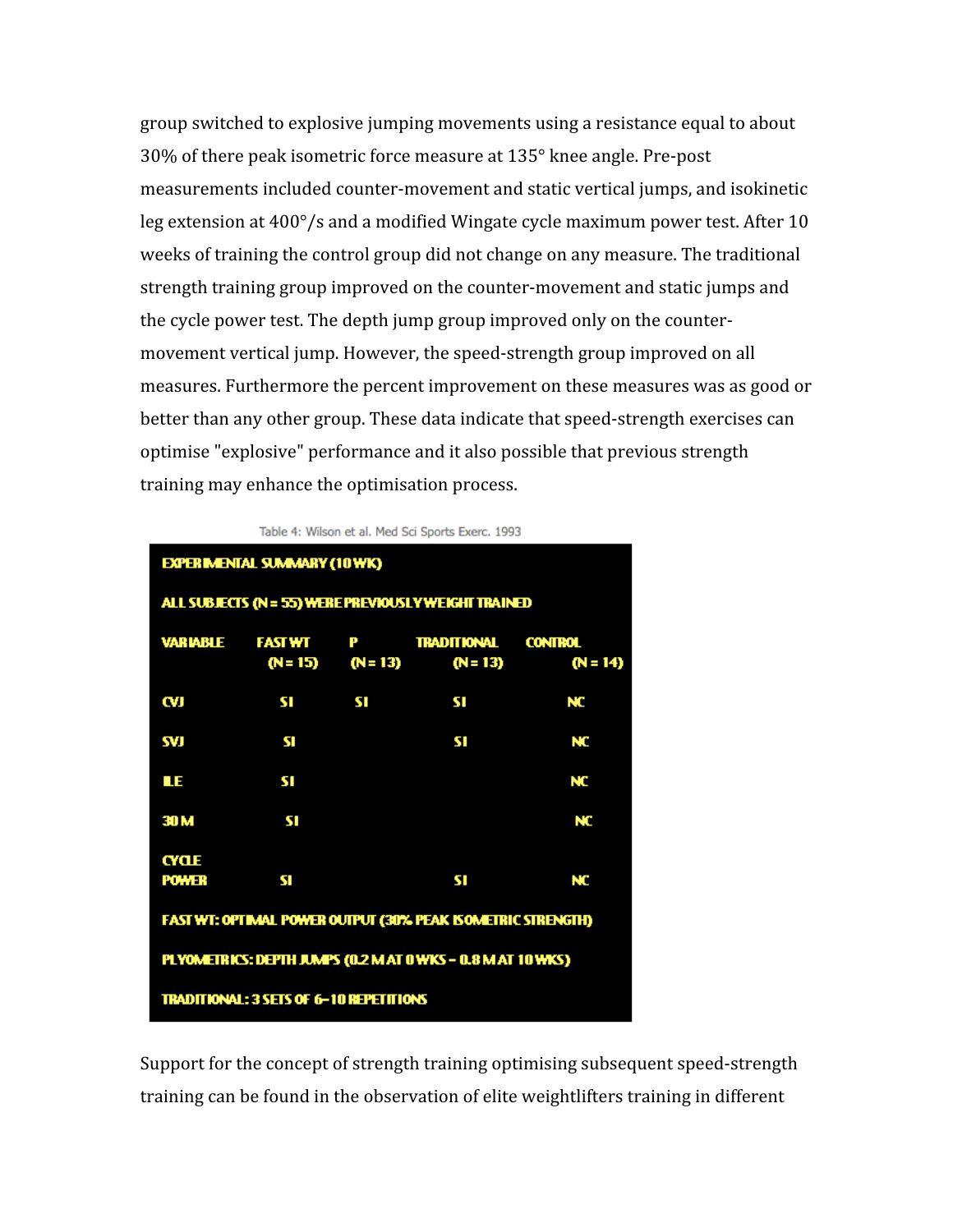manners.
Medvedev
et
al.
(1981)
divided
several
hundred
elite
Soviet
weightlifters into
three
different
training
groups.
Group1
trained
heavy
throughout
the
entire experimental
period
lasting
several
months
and
emphasised
strength
increases. Group 2 trained with relatively light weights, between 70-80% of 1RM. However, group
3
trained
in
a
sequenced
manner
such
that
the
month
was
devoted
to strength
training
with
heavy
weights
and
the
remainder
of
the
experimental
period was used for speed-strength training. At the end of the experimental period group 3 produced
superior
improvements
in
weightlifting
total,
primarily
through
an improved
snatch.
Furthermore
group
3
realised
superior
improvements
in
other "explosive"
measurements
such
as
sprinting
ability
and
medicine
ball
throws compared
to
the
other
two
groups.
These
data
indicate
that
a
sequenced
training programme
in
which
an
emphasis
on
strength
training
precedes
power‐training
can produced
superior
results,
particularly
in
measures
of
explosiveness.

In order to further investigate the concept of sequenced training, Harris et al. 1999 used
a
group
of
42
American
football
players.
The
study
concentrated
on
leg
and
hip maximum
strength
and
explosiveness.
For
4
weeks
all
of
the
players
trained
using
a high
volume
strength
endurance
programme.
Following
the
initial
4
weeks
the players
were
divided
into
three
groups
equalised
on
the
1
RM
squat
and
body
mass. Group 1 trained for an additional 9 weeks using explosive heavy weight training. Group 2 using speed-strength-training methods used weights equivalent to 30-40% of
their
1
RM
squat.
Group
3
used
a
sequenced
combination
training
programme;
for the
first
5
weeks
group
3
trained
in
the
same
manner
as
group
1
except
heavy
and light days were used. Light days consisted of the same lifts except at using 20% less weight. During the last 4 weeks group 3 used a combination of heavy weight training
and
speed
strength
exercises.
For
example,
in
the
squat,
after
warm‐up
sets, one
heavy
set
of
85‐90%
of
1
RM
was
performed
and
then
followed
by
3
sets
of jumps at 30% of the 1 RM. All lifts were performed as explosively as possible.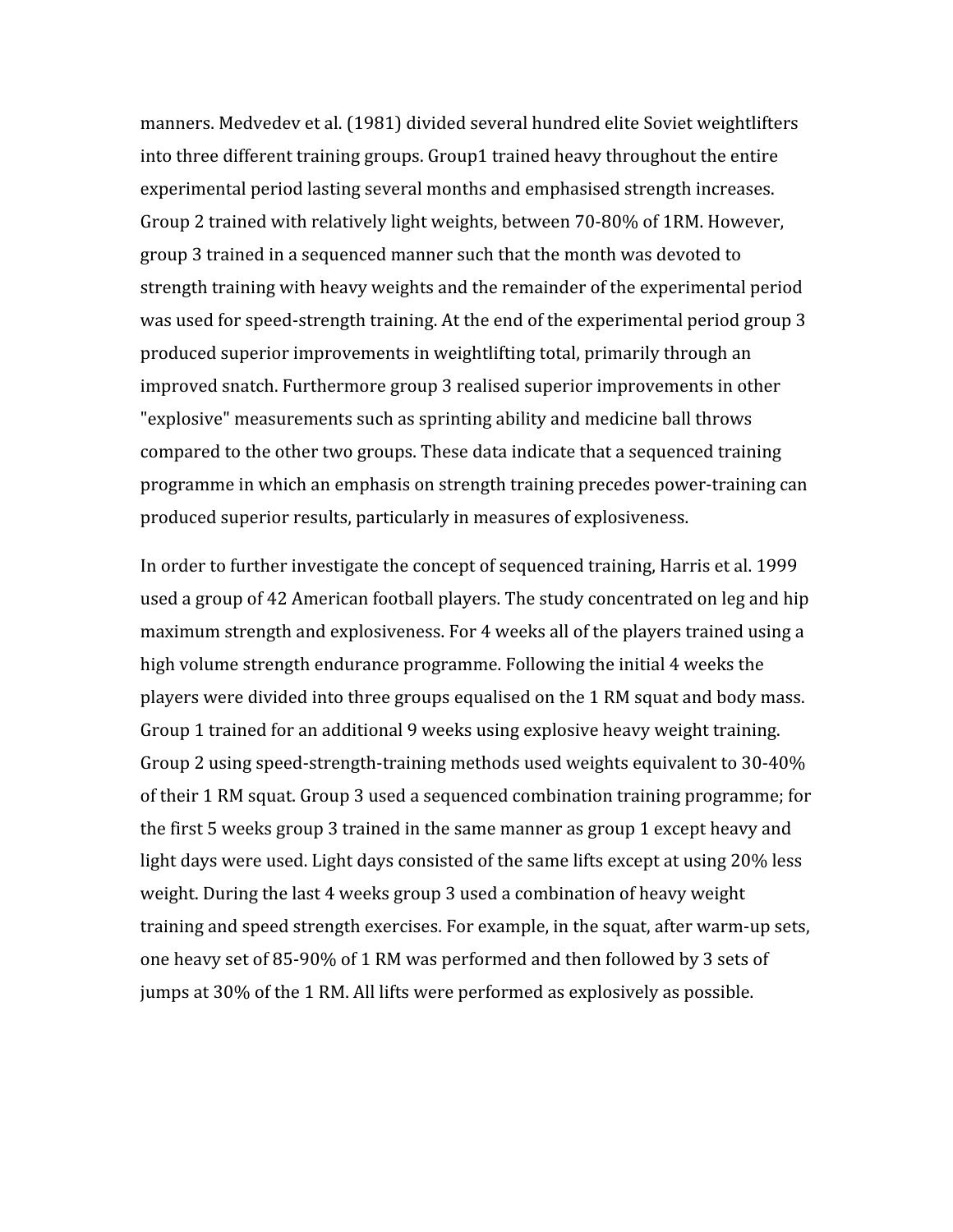Pre-post measures included various measurements of maximum strength, a counter‐movement
vertical
jump,
vertical
jump
power,
a
Margaria
stair
limb
power test, a 30 m sprint, 9.1 m agility test and a standing long jump. The results indicate that the heavy weight training group  $(Gp1)$  and the combination group  $(Gp3)$ produced
the
best
gains
in
maximum
strength
measures.
However,
in
measures
of power
and
explosiveness
the
speed
strength
group
(Gp2)
and
the
combination group
(Gp3)
produced
the
best
gains.
Furthermore
the
percent
gains
for combination
group
(Gp3)
in
all
tests
were
as
good
or
better
than
the
other
two groups.
These
data
indicate
that
1)
combination
training
can
produce
superior
gains across
a
wide
spectrum
of
performance
variables
and
2)
that
sequenced
training consisting
of
strength‐endurance,
strength
and
speed‐strength
phases
can
optimise these
training
responses
(Table
5).

| <b>VARIABLE</b>                                                                     | 55<br>$(n = 16)$                        | <b>COMBO</b><br>$(n = 13)$ | HWT<br>$(n = 13)$ |  |  |  |
|-------------------------------------------------------------------------------------|-----------------------------------------|----------------------------|-------------------|--|--|--|
|                                                                                     |                                         |                            |                   |  |  |  |
| <b>1 RM SQUAT</b>                                                                   |                                         | ÷                          | ÷                 |  |  |  |
| 1 RM 1\4 SQUAT                                                                      | $\frac{1}{2}$                           | ÷.                         | ÷.                |  |  |  |
| 1 RM MIP                                                                            | $\frac{1}{2}$                           | ÷.                         | ÷                 |  |  |  |
| VI                                                                                  | ÷                                       | ÷                          | $\frac{1}{2}$     |  |  |  |
| <b>VJPI</b>                                                                         |                                         | ÷.                         |                   |  |  |  |
| <b>M-K POWER INDEX</b>                                                              | ÷.                                      | ц.                         | ÷.                |  |  |  |
| 30 <sub>M</sub>                                                                     |                                         | ۸.                         |                   |  |  |  |
| <b>10Y SHUTTLE</b>                                                                  | ÷                                       |                            |                   |  |  |  |
| SU                                                                                  | ÷.                                      |                            |                   |  |  |  |
|                                                                                     |                                         |                            |                   |  |  |  |
| *p<0.05                                                                             |                                         |                            |                   |  |  |  |
| <b>#p = 0.08 ALL SUBJECTS WERE PREVIOUSLY TRAINED (1 RM SQUAT)</b>                  |                                         |                            |                   |  |  |  |
|                                                                                     |                                         |                            |                   |  |  |  |
|                                                                                     | <b>SS - SPEED STRENGTH (HIGH POWER)</b> |                            |                   |  |  |  |
|                                                                                     |                                         |                            |                   |  |  |  |
| <b>HWT - HEAVY WEIGHT TRAIINING</b>                                                 |                                         |                            |                   |  |  |  |
|                                                                                     |                                         |                            |                   |  |  |  |
| <b>COMBINATION - 5 WKS HEAVY AND LIGHT DAY PROTOCOL</b><br><b>4 WKS COMBINATION</b> |                                         |                            |                   |  |  |  |

Table 5: Harris et al. JSCR 2000: American Football Players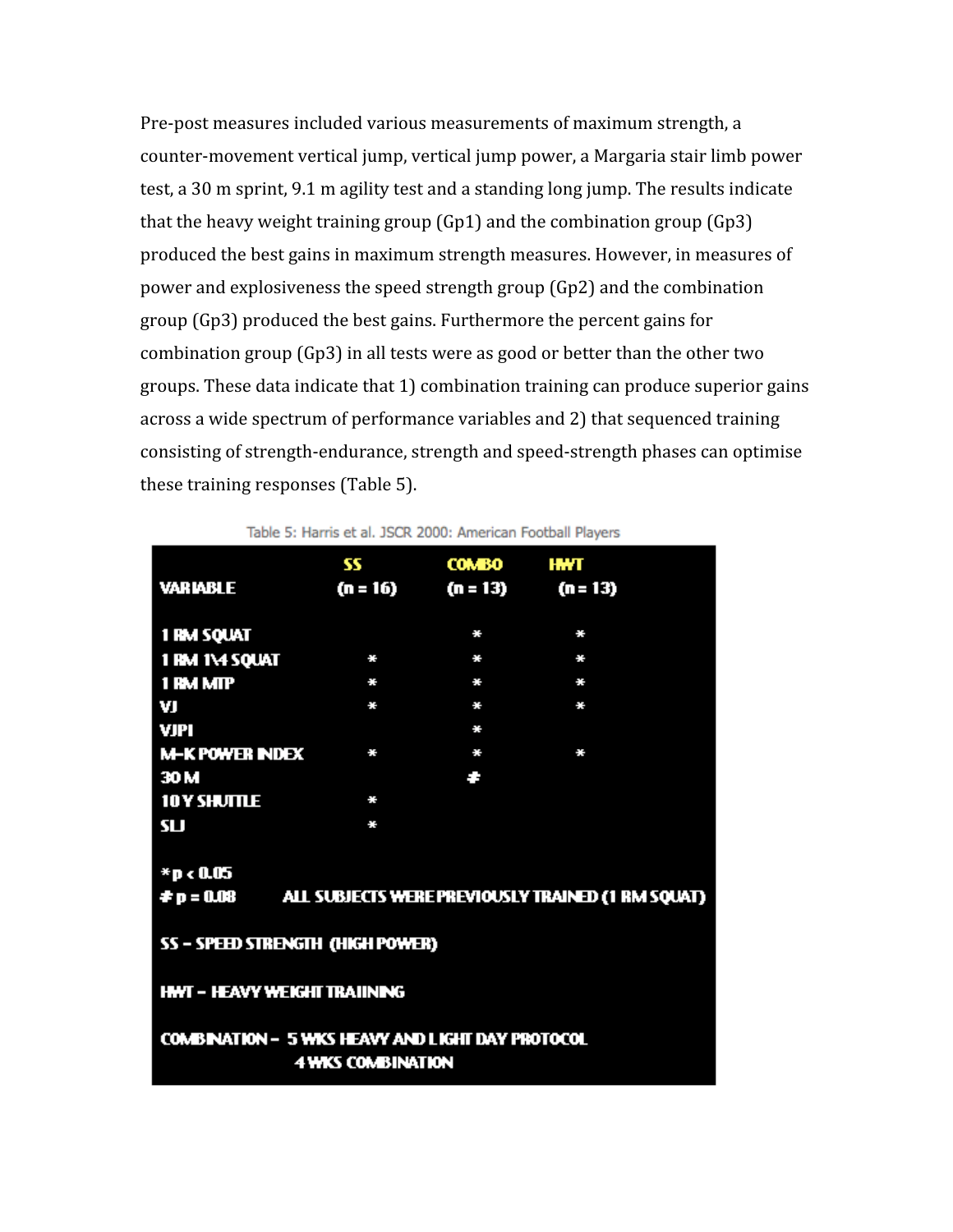# Specificity of Strength/Power Training - Previously Trained

Of concern to the coach is creating continued gains in trained athletes. Table 6 lists the
potential
strength/power
adaptations
in
athletes
already
strength
trained.
For example we would expected that continued heavy weight-training would result in diminished or little gain in maximum strength, rate of force development or power; intentionally
slow
movements
would
also
result
in
diminished
adaptations.
Some evidence actually indicates that by switching to intentionally slow movements, maximum
strength
and
especially
rate
of
force
development
and
power
may
be reduced. On the other hand switching to a speed strength type of training can elicit beneficial
and
quite
marked
alterations
in
rate
of
force
development
and
power (Wilson
et
al.
1993,
Harris
et
al.
1999).

Table 6: Summary: Specificity of Strength/Power Training (Performance) - Trained

| <b>TYPE OF TRAINING</b>                                  | PRIMARY ADAPTATION                      |  |  |  |
|----------------------------------------------------------|-----------------------------------------|--|--|--|
|                                                          |                                         |  |  |  |
| <b>HIGH FORCE/LOW VELOCITY</b>                           | <b>DIMINISHED OR LITTLE GAIN IN MAX</b> |  |  |  |
| (HEAVY WT TRAINING)                                      | <b>STRENGTH, RFD, POWER</b>             |  |  |  |
|                                                          |                                         |  |  |  |
| <b>HIGH FORCE/HIGH VELOCITY</b>                          | <b>INCREASED RFD AND POWER</b>          |  |  |  |
|                                                          |                                         |  |  |  |
| <b>INTENTIONALLY SLOW MOVEMENTS</b>                      | DIMINISHED OR LITTLE GAIN IN MAX.       |  |  |  |
|                                                          | STRENGTH, DIMINISHED RFD AND            |  |  |  |
|                                                          | <b>POWER</b>                            |  |  |  |
|                                                          |                                         |  |  |  |
| SALE 1993; HAKKINNEN AND KOMI 1985; STONE 1979 AND 1993; |                                         |  |  |  |
| TIHE CONTRIGAT HOOGLITA ISIAIREATHOOL                    |                                         |  |  |  |

#### **Factors
Effecting
Explosiveness**

In addition to specific training protocols, several different factors can have a marked impact upon the development of explosive qualities in an athlete. These factors include
maximum
strength,
fatigue
levels
and
cross‐training.

The
interaction
of
strength
and
power
is
of
paramount
importance.
Evidence indicates
that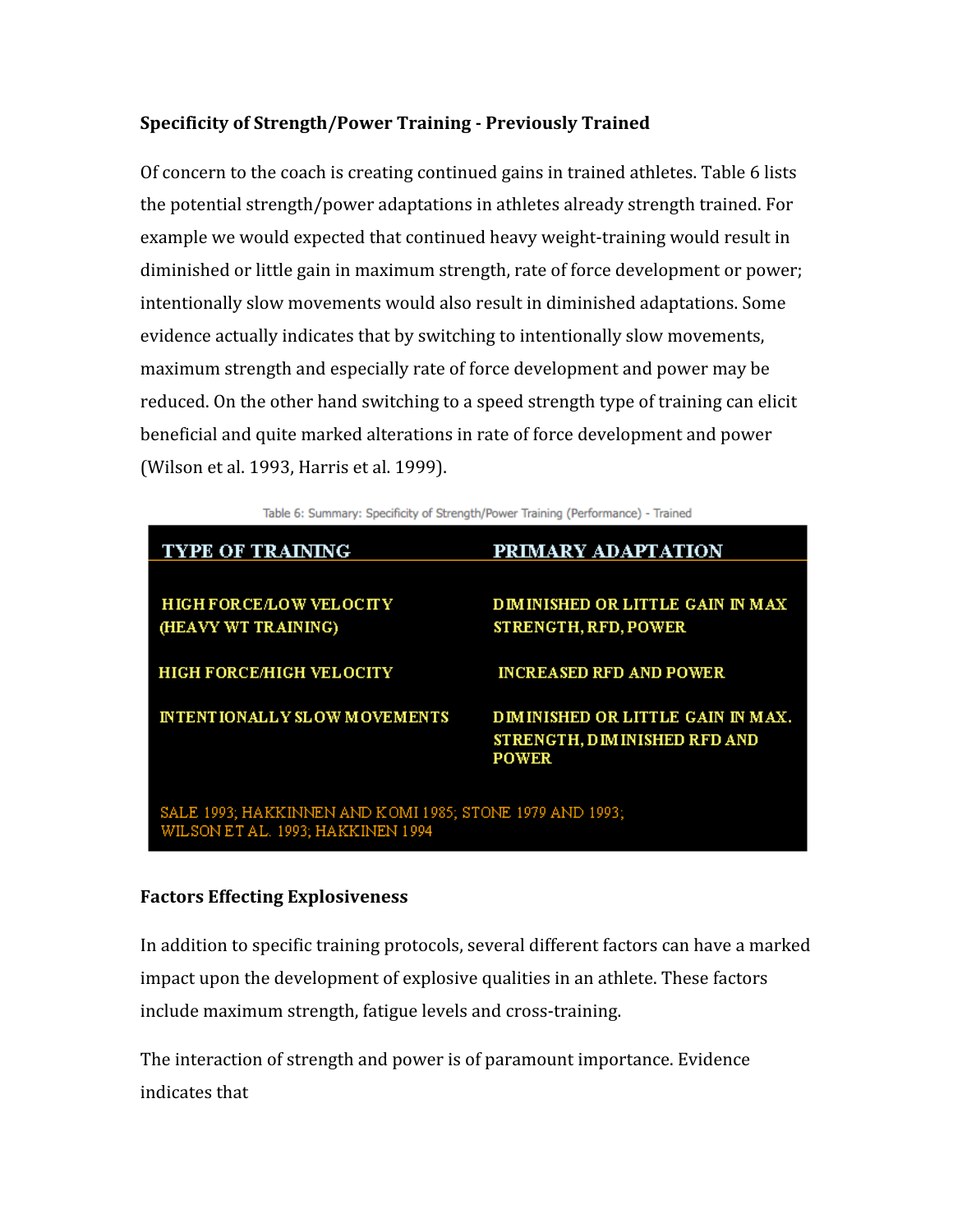- 1. measures
of
maximum
strength
and
power
have
moderate
to
very
strong correlations
- 2. the strength of the relationship in part depends upon the mechanical similarity of
the
measures
- 3. although
maximum
strength
influences
power
output
at
light
resistances
its effect
on
power
appears
to
increase
with
load.
- 4. sequenced
periodised
training
and
its
variations
can
offer
advantages

Thus,
the
development
of
power
and
explosiveness
can
be
augmented
through development
of
strength.

While factors such as maximum strength can have a positive effect on explosiveness, other factors such as fatigue and cross-training can have a negative impact. Two factors, which must be considered in training programmes, are the degree of fatigue, which occurs within a training session, and the degree of residual fatigue, which can accumulate
between
training
sessions.

Fatigue results in reductions in maximum strength, peak rate of force development and
power
output.
Because
of
the
fatigue‐induced
reduction
in
performance capability high fatigue levels can interfere with technique and interfere with learning or stabilising technique. Thus learning to be explosive" can be compromised.

Evidence
indicates
that
the
combination
of
typically
aerobic
training,
such
as distance running, and resistance training can result in decreased maximum strength and
power.
Thus,
if
maximum
levels
of
strength
and
especially
power
and
speed
are desired,
then
typical
aerobic
training
should
be
minimised
or
eliminated.

#### **Injury
Potential
of
Resistance
Training**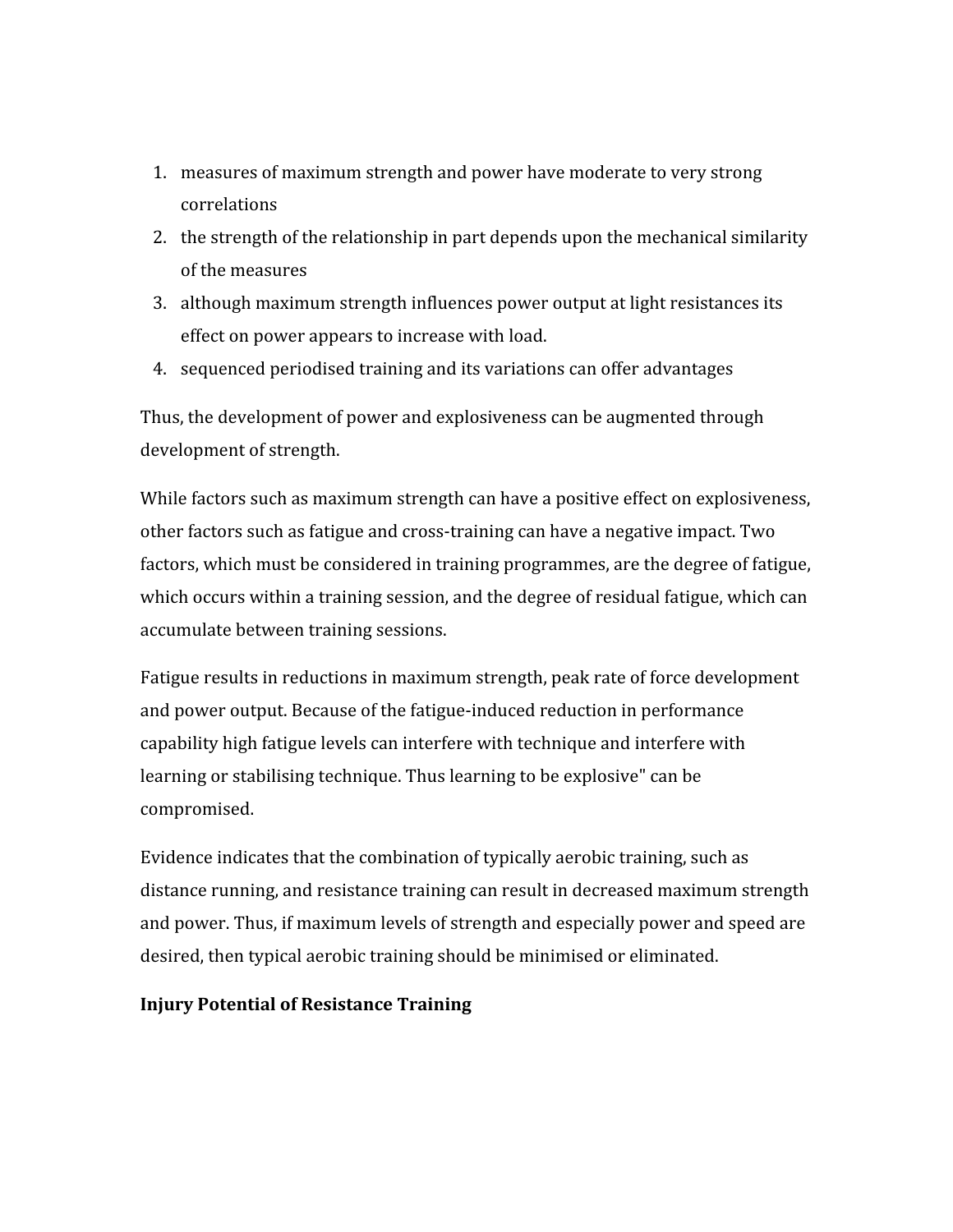It is well known that the injury potential of weight training is low compared to other recreational (Powell et al 1998) and sports activities (Hamill 1994). Although it is commonly
believed
that
free
weights
produce
a
higher
injury
rate
then
machines there is no evidence for this belief (Requa et al. 1993). This last statement is particularly
important
to
understand
because
free
weights
can
produce
a
superior transfer
of
training
effect,
especially
for
explosive
strength
compared
to
machines (Stone
et
al
2001).

It is also commonly believed that weightlifting and other ballistic explosive exercises produce high rates of injury. Again there is little data to support this idea. Hamill (1994) studied the injury rates of several different sports in the United Kingdom
and
in
the
United
States.
Based
on
injury
rates
per
100
participation
hours both
general
weight
training
and
weightlifting
training
produced
injury
rates
that were among the lowest of the sports studied. Thus, there is little evidence that weight
training,
including
explosive
weight
training,
produces
excessive
injuries (Table
7).

| <b>SPORT</b>               | <b>INJURIES PER 100</b><br><b>PARTICIPATION HOURS</b> |
|----------------------------|-------------------------------------------------------|
| <b>SCHOOL CHILD SOCCER</b> | 6.20                                                  |
| UK RUGBY                   | 1.92                                                  |
| <b>USA BASKETBALL</b>      | 0.03                                                  |
| UK CROSS-COUNTRY           | 0.37                                                  |
| <b>SQUASH</b>              | 0.10                                                  |
| <b>USA FOOTBALL</b>        | 0.10                                                  |
| <b>BADMINTON</b>           | 0.05                                                  |
| <b>USA GYMNASTICS</b>      | 0.044                                                 |
| <b>USA POWERLIFTING</b>    | 0.0027                                                |
| <b>USA TENNIS</b>          | 0.001                                                 |
| <b>USA VOLLEYBALL</b>      | 0.0013                                                |
| WEIGHT TRAINING            | $0.0035$ (85,733 H)                                   |
| WEIGHTLIFTING              | 0.0017~(168,551~H)                                    |

Table 7: . Injury Rates Among Sports: Hamill 1994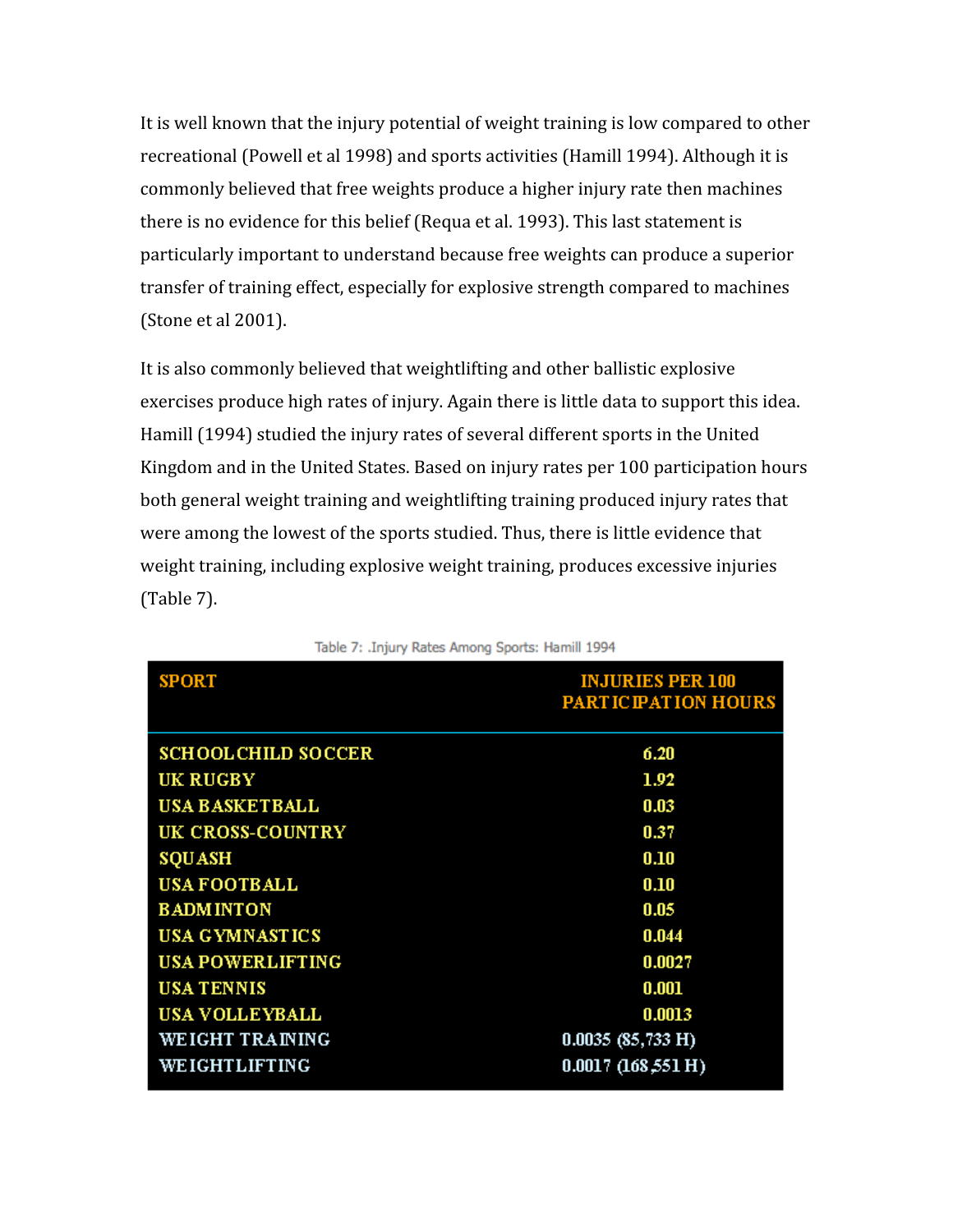## **Summary**

In summarising various aspects of explosive exercise it should be noted that:

- 1. different
training
programmes
can
elicit
very
specific
long‐term
adaptations
- 2. different
trained
states
alter
training
adaptations
- 3. in
order
to
elicit
maximum
responses
all
strength
training
should
incorporate maximum
efforts
regardless
of
the
weight
used
- 4. training
for
maximum
explosiveness
requires
emphases
on
both
maximum strength
and
explosive
training
- 5. straining
advanced
athletes
requires
creative
planning.
This
planning
should incorporate
a
periodised
sequenced
structure.

Thus we can conclude that "explosive exercise", when properly integrated into a training
programme,
can
be
a
valuable
part
of
training.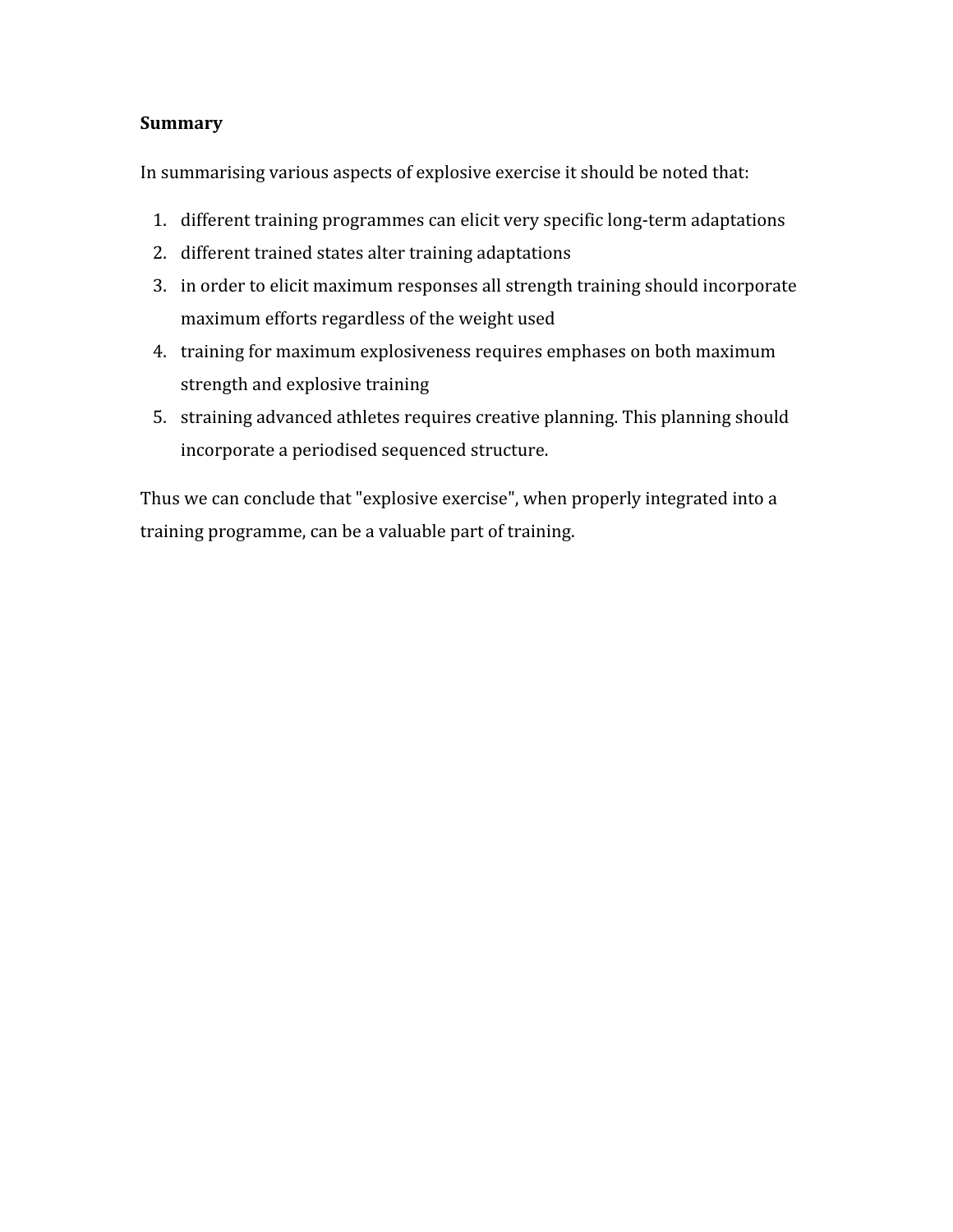## **References**

Aagaard, P. Simonsen, E.B., Andersen, J.L., Magnusson, S.P., Halkjaer-Kristensen, J. and
Dyhre‐Poulsen,
P.
Neural
inhibition
during
maximal
eccentric
and
concentric quadriceps
contraction:
effects
of
resistance
training.
Journal
of
Applied
Physiology 89:2249‐2257,
2000.

Antonio,
J.
Nonuniform
response
of
skeletal
muscle
to
heavy
resistance
training:
can bodybuilders
induce
regional
muscle
hypertrophy?
Journal
of
Strength
and Conditioning
Research
14:102‐113,
2000.

Behm,
D.G.
Neuromuscular
implications
and
applications
of
resistance
training. Journal of Strength and Conditioning Research 9(4): 264-274, 1995.

Bobbert,
M.F.,
Gerritsen,
K.G.,
Litjens,
M.C.
and
Van
Soest
A.J.
Why
is countermovment
jump
height
greater
than
squat
jump
height?
Medicine
and
Science in
Sports
and
Exercise
28:1402‐1412,
1996.

Bobbert,
M.F.
Dependence
of
human
squat
jump
perfromance
on
the
series
elastic compliance
of
the
triceps
surae:
a
simulation
study.
Journal
of
Experimental
Biology 204(pt
3):
533‐542,
2001.

Cronin, J. B., P.J. McNair and R.N. Marshall. The role of maximal strength and load on initial
power
production.
Medicine
and
Science
in
Sport
and
Exercise,
3:1763‐1769, 2000.

Fry, A.C. W.J. Kraemer, F. van Borselen, J.M. Lynch, J.L. Marsit, E.P. Roy, N.T. Triplett and
H.G.
Knuttgen.
Performance
decrements
with
high
intensity
resistance
exercise overtraining.
Medicine
and
Science
in
Sports
and
Exercise
26:1165‐1173,
1994.

Garhammer, *J.J.* A review of the power output studies of Olympic and powerlifting: Methodology, performance prediction and evaluation tests. Journal of Strength and Conditioning
Research,
7:76‐
89,
1993.

Hakkinen,
K.
Neuromuscular
adaptation
during
strength
training,
aging,
detraining and
immobilization.
Critical
Reviews
in
Physical
and
Rehabilitation
Medicine
6(3): 161‐198,
1994.

Hakkinen, K. and P.V. Komi. Changes in electrical and mechanical behaviour of leg extensor
muscle
during
heavy
resistance
strength
training.
Scandinavian
Journal
of Sports
Science
7:55‐64,
1985a

Hakkinen,
K.
and
P.V.
Komi.
The
effect
of
explosive
type
strength
training
on electromyographic
and
force
production
characteristics
of
leg
extensor
muscles during
concentric
and
various
stretch
shortening
cycle
exercises.
Scandinavian Journal
of
Sports
Science
7:65‐76,
1985b.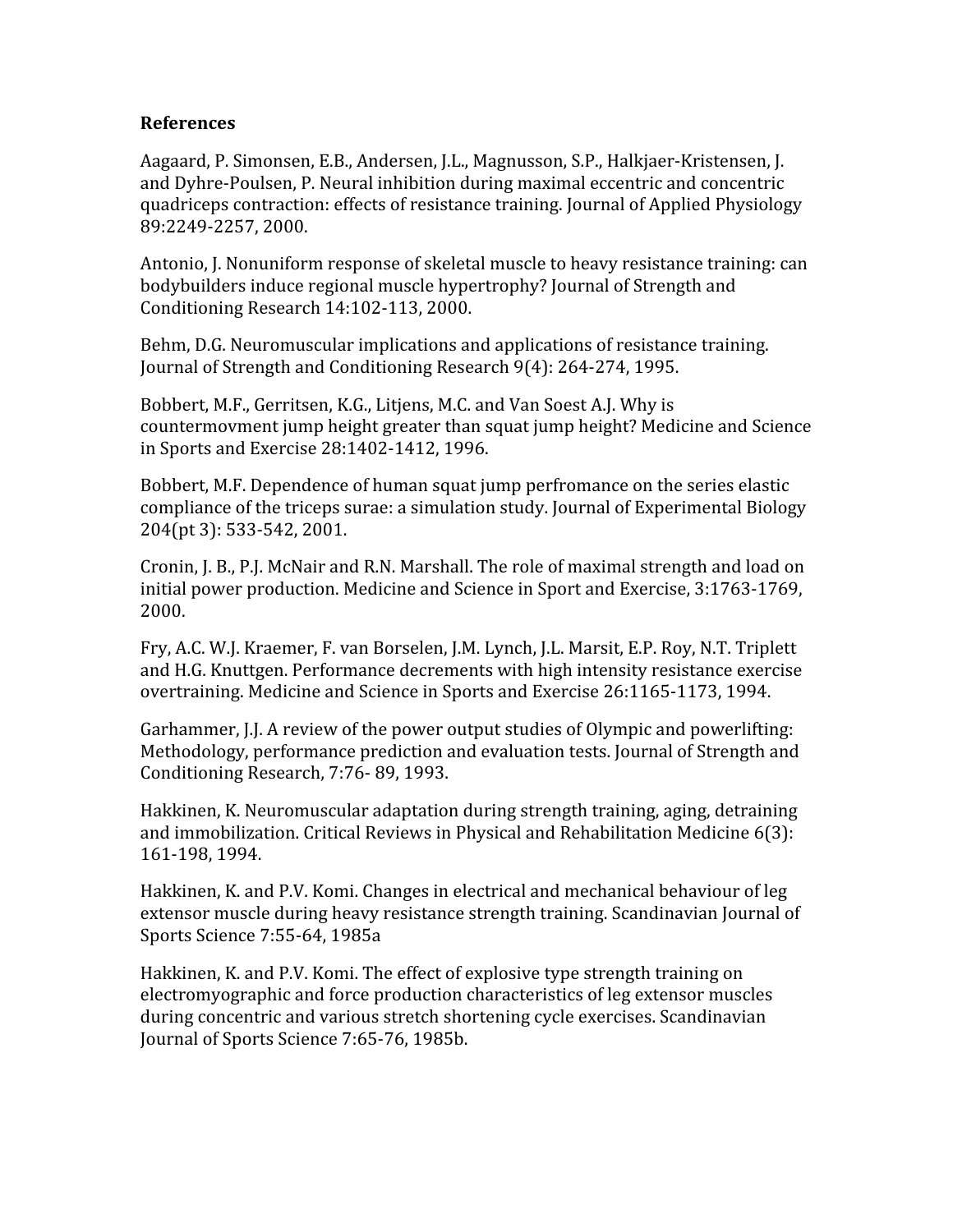Hakkinen,
K.,
P.V.
Komi,
M.
Alen
and
H.
Kauhanen.
EMG,
muscle
fibre
and
force production
characterisitcs
during
a
1
year
training
period
in
elite
weightlifters. European
Journal
of
Applied
Physiology
56:419‐427,
1987.

Hakkinen, K. A. Pakarinen, M. alen, H. Kauhanen and P.V. Komi. Neuromuscular and hormonal adaptations in athletes to strength training in two years. Journal of Applied
Physiology
65:2406‐2412,
1988.

Hamill, B.P. Relative safety of weightlifting and weight training. Journal of Strength and
Conditioning
Research.
8(1):
53‐57,
1994.

Harris, G.R., Stone, M.H., O'Bryant, H., Proulx, C.M. & Johnson, R. Short term performance
effects
of
high
speed,
high
force
and
combined
weight
training.
Journal of
Strength
and
Conditioning
Research
13:
14‐20,
1999.

Jones, K. G. Hunter, G. Fleisig, R. Escamilla, and L. Lemak. The effects of compensatory
acceleration
on
the
development
of
strength
and
power.
Journal
of Strength
and
Conditioning
Research
13:
99‐105,
1999.

Jones,
K.,
P.
Bishop,
G.
Hunter
and
G.
Flesig.
The
effects
of
varying
resistance‐training loads on intermediate- and high-velocity-specific adaptations. Journal of Strength and
Conditioning
Research
15:
349
‐356,
2001.

Kauhanen, H., J. Garhammer and K. Hakkinen. Relationships between power output, body size and snatch performance in elite weightlifters. Proceedings of the 5th annual
Congress
of
the
European
College
of
Sports
Science,
Jyvaskala,
Finland
(J. Avela, P.V. Komi and J. Komulainen, eds) pp. 383, 2000.

Keeler, L.K., L.H. Finkelstein, W Miller and B. Fernhall. Early-phase adaptations of traditional-speed vs. superslow resistance training on strength and aerobic capacity in sedentary individuals. Journal of Strength and Conditioning Research 15: 309-314,
2001.

Komi, P.V. and J. H. Vitasalo. signal characteristics of EMG at different levels of muscle
tension.
Acta
Physiologica
Scandinavica
96:267‐276,
1976.

Mann, R. Fundementals of sprinting and hurdling. Presentation at Level 3 track and field
clinic,
Orlando,
Fl,
1996.

McBride, J.M., T.T. Triplett-McBride, A. Davis, and R.U. Newton. A comparison of strength
and
power
characteristics
between
power
lifters,
Olympic
lifters
and sprinters.
Journal
of
Strength
and
Conditioning
Research
13:58‐66,
1999.

Medvedev, A.S., Rodionov, VF. Rogozkin, V. Gulyants, A.E. Training content of weightlifters
in
preparation
period.
(translation:
M.
Yessis)
Teoriya
I
praktika Fizcheskoi
Kultury
12:
5‐7,
1981.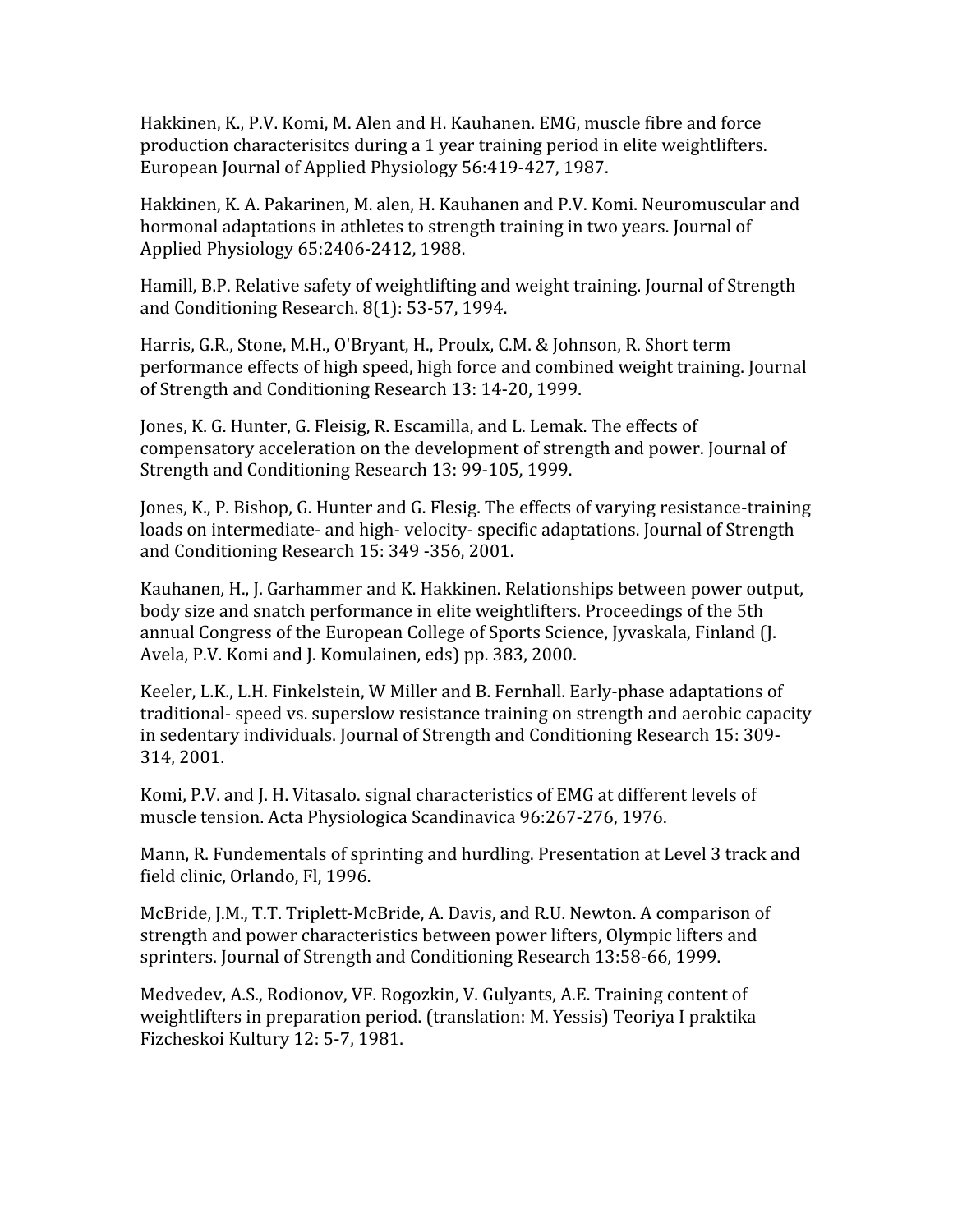Powell, KE., G.W. heath, M.J. Kresnow, J.J. Sacks and C.M. Branche. Injury raes from walking,
gardening,
weightlifting,
outdoor
bicycling
and
aerobics.
Medicine
and Science in sports and Exercise. 30: 1246-1449, 1998.

Powell, P.L., Roy, R.R., Kanim, P. Bello, M.A and Edgerton, V.R. Predictability of skeletal muscle tension from architectural determinations in guinea pig muscle. Journal
of
Applied
Physiology
57:
1715‐1721,
1984.

Rasch, P.J. & Morehouse, L.E. (1957) Effect of static and dynamic exercises on muscular
strength
and
hypertrophy.
Journal
of
Applied
Physiology
11:
29‐34.

Requa, R.K., DeAvilla L.N. & Garrick, J.G. Injuries in recreational adult fitness activities.
The
American
Journal
of
Sports
Medicine
21(3):
461
‐467,
1993.

Sale, D.G. Neural adaptation to strength training. In P.V. Komi (ed), Strength and Power
in
Sport.
pp.
249
‐
265,
1992.

Semmler,
J.G.
and
Enoka,
RM.
Neural
contribution
to
changes
in
muscle
strength.
In V.M.
Zatsiorsky
(ed)
Biomechanics
in
Sport,
Blackwell
Science
Ltd,
London,
pp.
3‐ 20,
2000.

Semmler,
J.G.
and
Nordstrom,
Motor
unit
discharge
and
force
tremor
in
skill‐
and strength‐
trained
individuals.
Experimental
Brain
Research
119:
27‐38,
1998.

Schmidt,
R.A.
Motor
Learning
and
Performance
Champaign,
Il:
Human
Kinetics, 1991.

Schmidtbleicher,
D.
Strength
training:
part
2:
Structural
analysis
of
motor
strength qualities and its application to training. Science Periodical on Research and Technology
in
Sport
5:1‐10,
1985.

Schmidtbleicher, D. Training for power events. In Strength and Power in Sports (P.V. Komi
Ed)
London,
Blackwell
Scientific
Publications
pp.
381‐395,
1992.

Siff,
M.
Biomechanical
foundations
of
Strength
and
power
training‐
In:
V.
Zatsiorsky ed.
Biomechanics
in
Sport
London,
Blackwell
Scientific
Ltd.,
pp.
103‐139,
2001.

Siff, M.C. & Verkhoshanski. Supertraining: Strength Training for Sporting Excellence (3rd
edition).
Johannesburg:
University
of
the
Witwatersrand,
1998.

Stone,
M.H.,
Plisk,
S.
and
Collins,
D.
Training
Principle:
evaluation
of
modes
and methods
of
resistance
training
‐
a
coaching
perspective.
Sport
Biomechanics
1(1): (In
Press),
2001.

Thomas,
M.,
A.
Fiataron
and
R.A.
Fielding.
Leg
power
in
young
women:
relationship to body composition, strength and function. Medicine and Science in Sports and Exercise,
28:1321‐1326,
1996.

Thorstensson,
a.
Muscle
strength,
fibre
types
and
enzyme
activities
in
man.
Acta Physiologica
Scandinavica
Suppl:
443::1977.